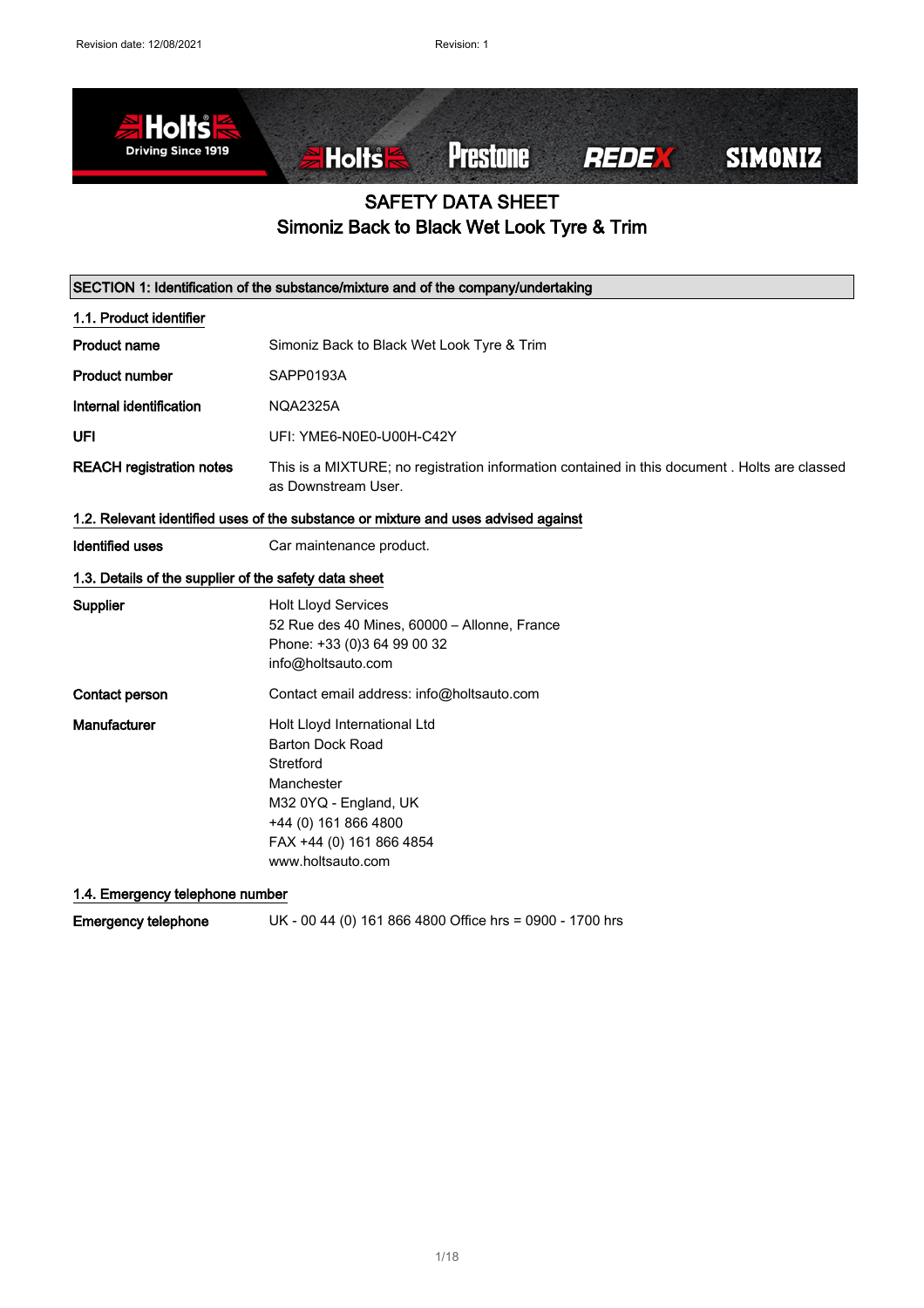|        | National emergency telephone +43 1 31304 5620; chemikalien@umweltbundesamt.at (Austria)    |
|--------|--------------------------------------------------------------------------------------------|
| number | +32022649636; info@poisoncentre.be (Belgium)                                               |
|        | +359 2 9154 409; poison_centre@mail.orbitel.bg (Bulgaria)                                  |
|        | +38514686910; toksikologija@hzjz.hr (Croatia)                                              |
|        | +35722405611; cy-chemregistry@dli.mlsi.gov.cy (Cyprus)                                     |
|        | +420267082257; biocidy@mzcr.cz (Czech Republic)                                            |
|        | +45 72 54 40 00; mst@mst.dk (Denmark)                                                      |
|        | +372 794 3500; clp@terviseamet.ee, info@terviseamet.ee (Estonia)                           |
|        | +358 5052 000; kirjaamo@tukes.fi (Finland)                                                 |
|        | + 33 3 83 85 21 92; bnpc@chru-nancy.fr (France)                                            |
|        | +49-30-18412-0; bfr@bfr.bund.de (Germany)                                                  |
|        | +302106479250; +302106479450; devxp.gcsl@aade.gr, environment.gcsl@aade.gr (Greece)        |
|        | +36 (1) 476 1135; clp.ca@nnk.gov.hu (Hungary)                                              |
|        | +354 543 22 22; eitur@landspitali.is (Iceland)                                             |
|        | +353 (1) 809 2166 / +353 (1) 809 2566; chemicalsinfo@beaumont.ie (Ireland)                 |
|        | +390649906140; inscweb@iss.it (Italy)                                                      |
|        | +371 67032600; lvgmc@lvgmc.lv (Latvia)                                                     |
|        | +370 70662008; aaa@aaa.am.lt (Lithuania)                                                   |
|        | +320 22649636; +352 24785551; info@poisoncentre.be; direction-sante@ms.etat.lu             |
|        | (Luxembourg)                                                                               |
|        | +356 2395 2000; info@mccaa.org.mt (Malta)                                                  |
|        | +31 88 75 585 61; productnotificatie@umcutrecht.nl (The Netherlands)                       |
|        | +4573580500; produktregisteret@miljodir.no / +47 21 07 70 00; folkehelseinstituttet@fhi.no |
|        | (Norway)                                                                                   |
|        | +48 42 2538 400; biuro@chemikalia.gov.pl (Poland)                                          |
|        | +351213303271; ciav.tox@inem.pt (Portugal)                                                 |
|        | +40213183606; infotox@insp.gov.ro (Romania)                                                |
|        | +7 495 621 6885; +7 495 628 1687; rtiac@mail.ru; rtiac2003@yahoo.com (Russia)              |
|        | +421 2 5465 2307; ntic@ntic.sk (Slovakia)                                                  |
|        | + 386 1 522 1293; gp.ukc@kclj.si (Slovenia)                                                |
|        | +34 917689800; intcf.doc@justicia.es (Spain)                                               |
|        | +46104566750; giftinformation@gic.se (Sweden)                                              |
|        | +44 121 507 4123; allistervale@npis.org, sallybradberry@npis.org (UK)                      |
|        |                                                                                            |

### SECTION 2: Hazards identification

#### 2.1. Classification of the substance or mixture

### Classification (EC 1272/2008)

| <b>Physical hazards</b>      | Not Classified      |
|------------------------------|---------------------|
| <b>Health hazards</b>        | Eye Irrit. 2 - H319 |
| <b>Environmental hazards</b> | Not Classified      |

#### 2.2. Label elements

#### Hazard pictograms



| Signal word              | Warning                                                                                                                                                  |
|--------------------------|----------------------------------------------------------------------------------------------------------------------------------------------------------|
| <b>Hazard statements</b> | EUH208 Contains 1,2-BENZISOTHIAZOL-3(2H)-ONE, 2-Methyl-4-isothiazolin-3-one. May<br>produce an allergic reaction.<br>H319 Causes serious eye irritation. |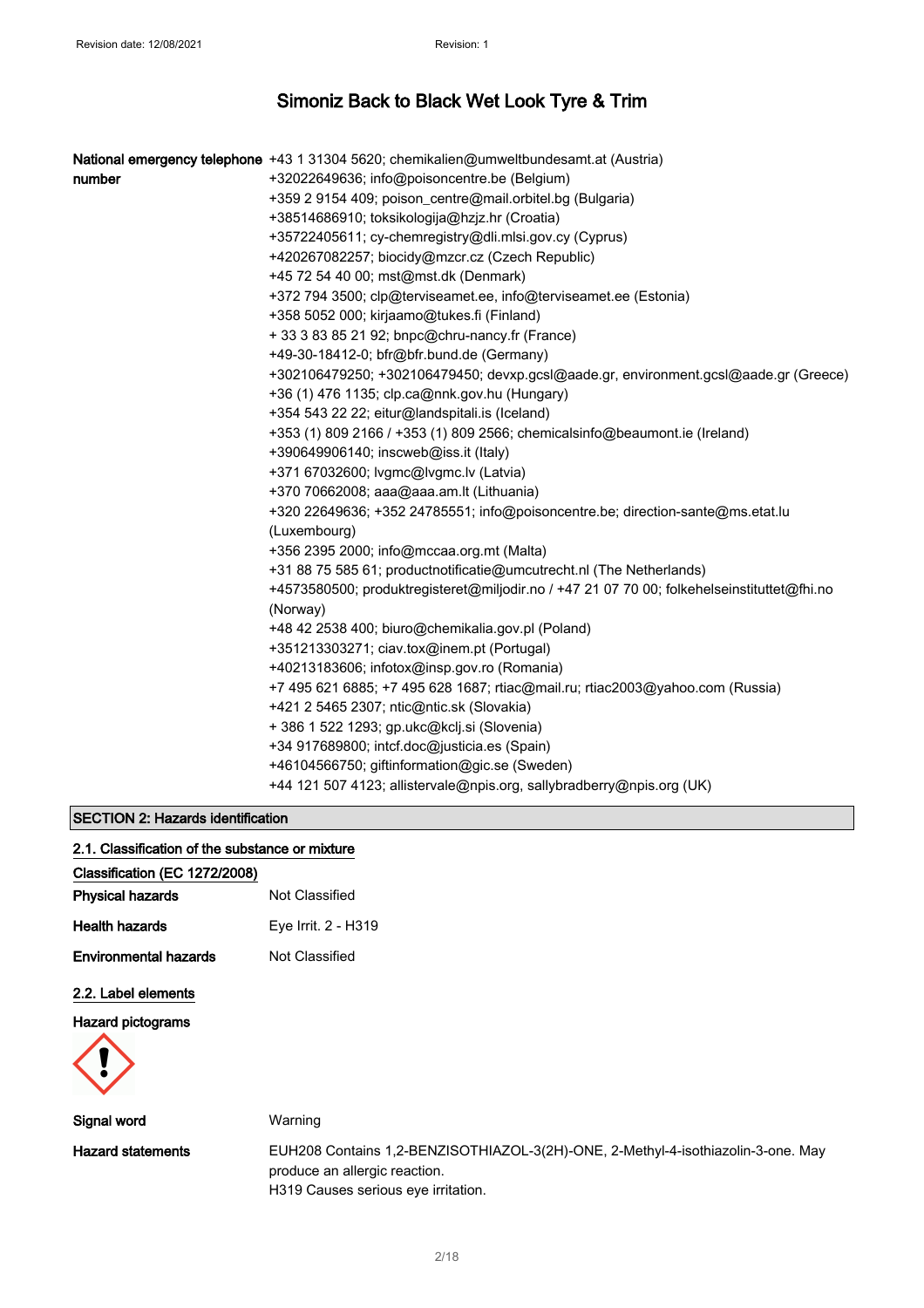| <b>Precautionary statements</b> | P101 If medical advice is needed, have product container or label at hand.<br>P102 Keep out of reach of children.<br>P264 Wash hands thoroughly after handling.<br>P305+P351+P338 IF IN EYES: Rinse cautiously with water for several minutes. Remove<br>contact lenses, if present and easy to do. Continue rinsing.<br>P337+P313 If eye irritation persists: Get medical advice/attention.<br>P501 Dispose of contents/ container in accordance with national regulations. |
|---------------------------------|------------------------------------------------------------------------------------------------------------------------------------------------------------------------------------------------------------------------------------------------------------------------------------------------------------------------------------------------------------------------------------------------------------------------------------------------------------------------------|
| <b>UFI</b>                      | UFI: YME6-N0E0-U00H-C42Y                                                                                                                                                                                                                                                                                                                                                                                                                                                     |
| Detergent labelling             | 5 - < 15% aliphatic hydrocarbons, < 5% non-ionic surfactants, Contains 1,2-<br>BENZISOTHIAZOL-3(2H)-ONE, 2-Methylisothiazolin-3-one                                                                                                                                                                                                                                                                                                                                          |

#### 2.3. Other hazards

This product does not contain any substances classified as PBT or vPvB.

### SECTION 3: Composition/information on ingredients

### 3.2. Mixtures

| Hydrocarbons, C9-C11, n-alkanes, isoalkanes, cyclics, <2%<br>aromatics                                                                                          |                      | 5-10%                                                |          |
|-----------------------------------------------------------------------------------------------------------------------------------------------------------------|----------------------|------------------------------------------------------|----------|
| CAS number: 64742-48-9                                                                                                                                          | EC number: 919-857-5 | REACH registration number: 01-<br>2119463258-33-XXXX |          |
| Classification<br>Flam. Liq. 3 - H226<br>STOT SE 3 - H336<br>Asp. Tox. 1 - H304                                                                                 |                      |                                                      |          |
| Alcohols, C9-11, ethoxylated<br>CAS number: 68439-46-3                                                                                                          |                      |                                                      | $1 - 5%$ |
| Classification<br>Acute Tox. 4 - H302<br>Eye Dam. 1 - H318                                                                                                      |                      |                                                      |          |
| 1,2-BENZISOTHIAZOL-3(2H)-ONE                                                                                                                                    |                      |                                                      | 1%       |
| CAS number: 2634-33-5                                                                                                                                           | EC number: 220-120-9 | REACH registration number: 01-<br>2120761540-60-XXXX |          |
| M factor (Acute) = $1$                                                                                                                                          |                      |                                                      |          |
| Classification<br>Acute Tox. 4 - H302<br>Skin Irrit. 2 - H315<br>Eye Dam. 1 - H318<br>Skin Sens. 1 - H317<br>Aquatic Acute 1 - H400<br>Aquatic Chronic 2 - H411 |                      |                                                      |          |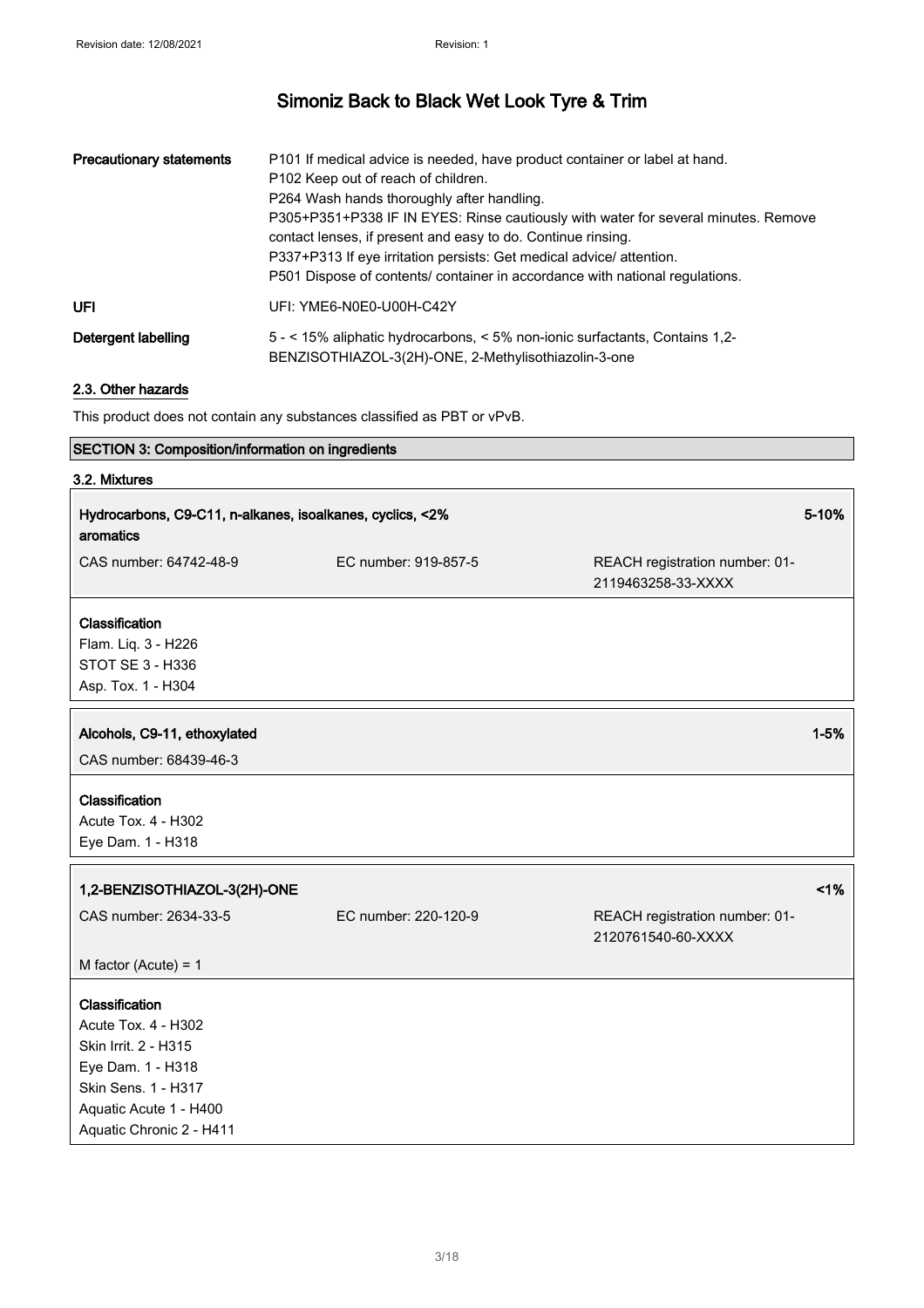| <b>SODIUM HYDROXIDE</b>                                     |                                                                                                                                                                                                           | 1%                                                   |
|-------------------------------------------------------------|-----------------------------------------------------------------------------------------------------------------------------------------------------------------------------------------------------------|------------------------------------------------------|
| CAS number: 1310-73-2                                       | EC number: 215-185-5                                                                                                                                                                                      | REACH registration number: 01-<br>2119457892-27-XXXX |
| Classification<br>Skin Corr. 1A - H314<br>Eye Dam. 1 - H318 |                                                                                                                                                                                                           |                                                      |
|                                                             | The full text for all hazard statements is displayed in Section 16.                                                                                                                                       |                                                      |
| <b>SECTION 4: First aid measures</b>                        |                                                                                                                                                                                                           |                                                      |
| 4.1. Description of first aid measures                      |                                                                                                                                                                                                           |                                                      |
| Inhalation                                                  | Move affected person to fresh air at once. Get medical attention if any discomfort continues.                                                                                                             |                                                      |
| Ingestion                                                   | Never give anything by mouth to an unconscious person. Do not induce vomiting. Rinse<br>mouth thoroughly with water. Give plenty of water to drink. Get medical attention if any<br>discomfort continues. |                                                      |
| <b>Skin contact</b>                                         | Remove affected person from source of contamination. Get medical attention if irritation<br>persists after washing.                                                                                       |                                                      |
| Eye contact                                                 | Remove any contact lenses and open eyelids wide apart. Rinse with water. Continue to rinse<br>for at least 15 minutes. Get medical attention if any discomfort continues.                                 |                                                      |
|                                                             | 4.2. Most important symptoms and effects, both acute and delayed                                                                                                                                          |                                                      |
| Inhalation                                                  | No significant hazard at normal ambient temperatures.                                                                                                                                                     |                                                      |
| Ingestion                                                   | May cause discomfort if swallowed.                                                                                                                                                                        |                                                      |
| <b>Skin contact</b>                                         | May be slightly irritating to skin. Prolonged skin contact may cause redness and irritation.                                                                                                              |                                                      |
| Eye contact                                                 | May be slightly irritating to eyes. Prolonged or repeated exposure may cause severe irritation.                                                                                                           |                                                      |
|                                                             | 4.3. Indication of any immediate medical attention and special treatment needed                                                                                                                           |                                                      |
| Notes for the doctor                                        | Treat symptomatically.                                                                                                                                                                                    |                                                      |
| <b>SECTION 5: Firefighting measures</b>                     |                                                                                                                                                                                                           |                                                      |
| 5.1. Extinguishing media                                    |                                                                                                                                                                                                           |                                                      |
| Suitable extinguishing media                                | The product is not flammable. Use fire-extinguishing media suitable for the surrounding fire.                                                                                                             |                                                      |
| 5.2. Special hazards arising from the substance or mixture  |                                                                                                                                                                                                           |                                                      |
| Specific hazards                                            | Thermal decomposition or combustion products may include the following substances: Toxic<br>gases or vapours.                                                                                             |                                                      |
| <b>Hazardous combustion</b><br>products                     | Oxides of carbon. Oxides of nitrogen.                                                                                                                                                                     |                                                      |
| 5.3. Advice for firefighters                                |                                                                                                                                                                                                           |                                                      |
| Protective actions during<br>firefighting                   | No specific requirements are anticipated under normal conditions of use.                                                                                                                                  |                                                      |
| Special protective equipment<br>for firefighters            | Use protective equipment appropriate for surrounding materials.                                                                                                                                           |                                                      |
| <b>SECTION 6: Accidental release measures</b>               |                                                                                                                                                                                                           |                                                      |

6.1. Personal precautions, protective equipment and emergency procedures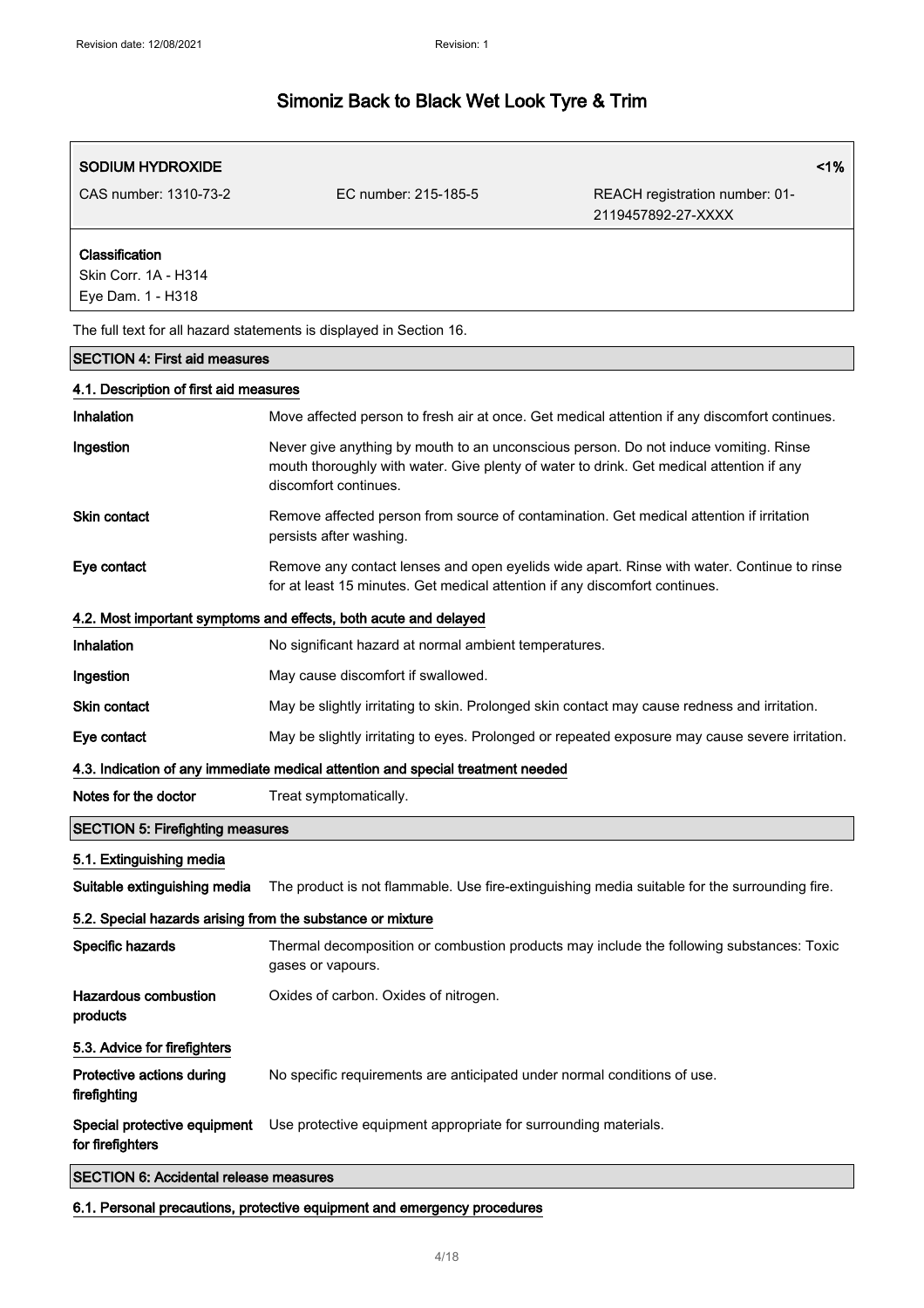| <b>Personal precautions</b>                                                                                                                     | Avoid contact with skin and eyes.                                                                                                                                                                                         |  |
|-------------------------------------------------------------------------------------------------------------------------------------------------|---------------------------------------------------------------------------------------------------------------------------------------------------------------------------------------------------------------------------|--|
| 6.2. Environmental precautions                                                                                                                  |                                                                                                                                                                                                                           |  |
| <b>Environmental precautions</b>                                                                                                                | Do not discharge into drains or watercourses or onto the ground.                                                                                                                                                          |  |
| 6.3. Methods and material for containment and cleaning up                                                                                       |                                                                                                                                                                                                                           |  |
| Methods for cleaning up                                                                                                                         | Stop leak if safe to do so. Absorb in vermiculite, dry sand or earth and place into containers.<br>Flush contaminated area with plenty of water. Avoid the spillage or runoff entering drains,<br>sewers or watercourses. |  |
| 6.4. Reference to other sections                                                                                                                |                                                                                                                                                                                                                           |  |
| Reference to other sections                                                                                                                     | For personal protection, see Section 8. For waste disposal, see Section 13.                                                                                                                                               |  |
| <b>SECTION 7: Handling and storage</b>                                                                                                          |                                                                                                                                                                                                                           |  |
| 7.1. Precautions for safe handling                                                                                                              |                                                                                                                                                                                                                           |  |
| Usage precautions                                                                                                                               | Avoid spilling. Avoid contact with skin and eyes.                                                                                                                                                                         |  |
|                                                                                                                                                 | 7.2. Conditions for safe storage, including any incompatibilities                                                                                                                                                         |  |
| <b>Storage precautions</b>                                                                                                                      | Store in tightly-closed, original container in a dry, cool and well-ventilated place. Keep only in<br>the original container.                                                                                             |  |
| 7.3. Specific end use(s)                                                                                                                        |                                                                                                                                                                                                                           |  |
| Specific end use(s)                                                                                                                             | The identified uses for this product are detailed in Section 1.2.                                                                                                                                                         |  |
| <b>SECTION 8: Exposure controls/Personal protection</b>                                                                                         |                                                                                                                                                                                                                           |  |
| 8.1. Control parameters                                                                                                                         |                                                                                                                                                                                                                           |  |
| Occupational exposure limits                                                                                                                    |                                                                                                                                                                                                                           |  |
|                                                                                                                                                 | Hydrocarbons, C9-C11, n-alkanes, isoalkanes, cyclics, <2% aromatics                                                                                                                                                       |  |
| Advisory OEL. CEFIC-HSPA: 1200 mg/m3                                                                                                            |                                                                                                                                                                                                                           |  |
| <b>SODIUM HYDROXIDE</b>                                                                                                                         |                                                                                                                                                                                                                           |  |
| Long-term exposure limit (8-hour TWA): WEL<br>Short-term exposure limit (15-minute): WEL 2 mg/m <sup>3</sup><br>WEL = Workplace Exposure Limit. |                                                                                                                                                                                                                           |  |
|                                                                                                                                                 | Hydrocarbons, C9-C11, n-alkanes, isoalkanes, cyclics, <2% aromatics (CAS: 64742-48-9)                                                                                                                                     |  |
|                                                                                                                                                 |                                                                                                                                                                                                                           |  |
| <b>DNEL</b>                                                                                                                                     | Industry - Dermal; Long term : 208 mg/kg/day                                                                                                                                                                              |  |
|                                                                                                                                                 | Industry - Inhalation; Long term : 871 mg/m <sup>3</sup><br>Consumer - Dermal; Long term : 125 mg/kg/day                                                                                                                  |  |
|                                                                                                                                                 | Consumer - Inhalation; Long term : 185 mg/m <sup>3</sup>                                                                                                                                                                  |  |
|                                                                                                                                                 | Consumer - Oral; Long term : 125 mg/l                                                                                                                                                                                     |  |
|                                                                                                                                                 | 1,2-BENZISOTHIAZOL-3(2H)-ONE (CAS: 2634-33-5)                                                                                                                                                                             |  |
| <b>DNEL</b>                                                                                                                                     | Workers - Inhalation; Long term systemic effects: 6.81 mg/m <sup>3</sup>                                                                                                                                                  |  |
|                                                                                                                                                 | Workers - Dermal; Long term systemic effects: 0.966 mg/kg bw/day                                                                                                                                                          |  |
|                                                                                                                                                 | General population - Inhalation; Long term systemic effects: 1.2 mg/m <sup>3</sup>                                                                                                                                        |  |
|                                                                                                                                                 | General population - Dermal; Long term systemic effects: 0.345 mg/kg bw/day                                                                                                                                               |  |
|                                                                                                                                                 |                                                                                                                                                                                                                           |  |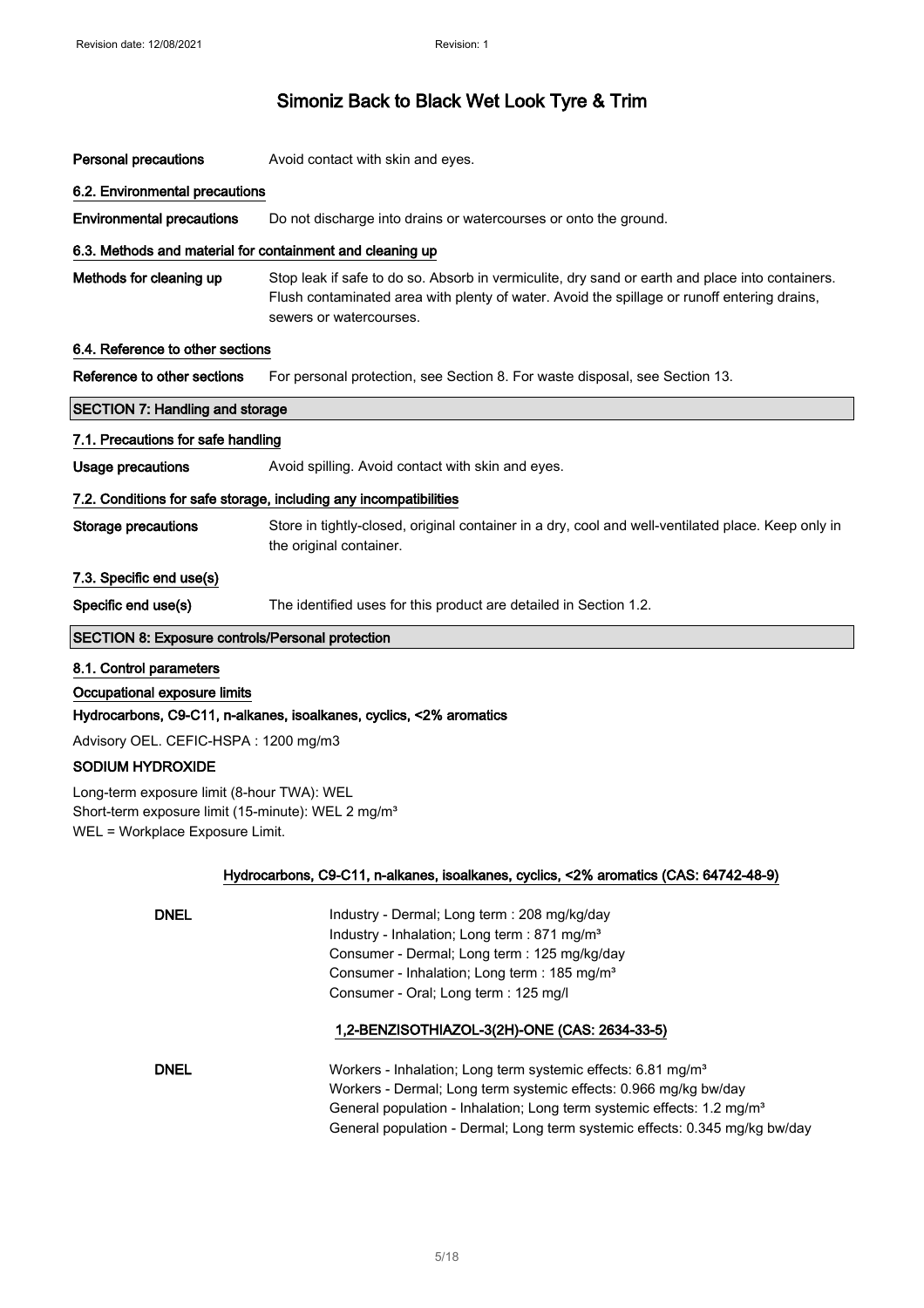| <b>PNEC</b>                                                | Fresh water; Long term 4.03 µg/l<br>Fresh water; Long term 0.403 µg/l<br>STP; Long term 1.03 mg/l<br>Sediment (Freshwater); Long term 49.9 µg/kg sediment dw<br>Sediment (Marinewater); Long term 4.99 µg/kg sediment dw<br>Soil; Long term 3 mg/kg soil dry weight                                                                                                                                       |  |
|------------------------------------------------------------|-----------------------------------------------------------------------------------------------------------------------------------------------------------------------------------------------------------------------------------------------------------------------------------------------------------------------------------------------------------------------------------------------------------|--|
|                                                            | 2-Methyl-4-isothiazolin-3-one (CAS: 2682-20-4)                                                                                                                                                                                                                                                                                                                                                            |  |
| <b>DNEL</b>                                                | Workers - Inhalation; Long term local effects: 0.021 mg/m <sup>3</sup><br>Workers - Inhalation; Short term local effects: 0.043 mg/m <sup>3</sup><br>General population - Inhalation; Long term local effects: 0.021 mg/m <sup>3</sup><br>General population - Inhalation; Short term local effects: 0.043 mg/m <sup>3</sup><br>General population - Oral; Long term systemic effects: 0.027 mg/kg bw/day |  |
| <b>PNEC</b>                                                | Fresh water; Long term 3.39 µg/l<br>marine water; Long term 3.39 µg/l<br>STP; Long term 0.23 mg/l<br>Soil; Long term 0.047 mg/kg soil dry weight                                                                                                                                                                                                                                                          |  |
| SODIUM HYDROXIDE (CAS: 1310-73-2)                          |                                                                                                                                                                                                                                                                                                                                                                                                           |  |
| <b>DNEL</b>                                                | Workers - Inhalation; Long term local effects: 1 mg/m <sup>3</sup><br>General population - Dermal; Long term local effects: 1 mg/m <sup>3</sup>                                                                                                                                                                                                                                                           |  |
| 8.2. Exposure controls                                     |                                                                                                                                                                                                                                                                                                                                                                                                           |  |
| Eye/face protection                                        | Wear eye protection.                                                                                                                                                                                                                                                                                                                                                                                      |  |
| Hand protection                                            | For users with sensitive skin, it is recommended that suitable protective gloves are worn. To<br>protect hands from chemicals, gloves should comply with European Standard EN374.                                                                                                                                                                                                                         |  |
| Other skin and body<br>protection                          | Wear appropriate clothing to prevent any possibility of skin contact.                                                                                                                                                                                                                                                                                                                                     |  |
| Hygiene measures                                           | Good personal hygiene procedures should be implemented.                                                                                                                                                                                                                                                                                                                                                   |  |
| <b>SECTION 9: Physical and chemical properties</b>         |                                                                                                                                                                                                                                                                                                                                                                                                           |  |
| 9.1. Information on basic physical and chemical properties |                                                                                                                                                                                                                                                                                                                                                                                                           |  |
| Appearance                                                 | Opaque liquid.                                                                                                                                                                                                                                                                                                                                                                                            |  |
| Colour                                                     | White.                                                                                                                                                                                                                                                                                                                                                                                                    |  |
| Odour                                                      | Solvent.                                                                                                                                                                                                                                                                                                                                                                                                  |  |
| рH                                                         | pH (concentrated solution): 7.87                                                                                                                                                                                                                                                                                                                                                                          |  |
| Flash point                                                | Not applicable.                                                                                                                                                                                                                                                                                                                                                                                           |  |
| <b>Relative density</b>                                    | 0.967 @ 20°C                                                                                                                                                                                                                                                                                                                                                                                              |  |
| Solubility(ies)                                            | Miscible with water.                                                                                                                                                                                                                                                                                                                                                                                      |  |
| 9.2. Other information                                     |                                                                                                                                                                                                                                                                                                                                                                                                           |  |
| Other information                                          | No data available.                                                                                                                                                                                                                                                                                                                                                                                        |  |
| SECTION 10: Stability and reactivity                       |                                                                                                                                                                                                                                                                                                                                                                                                           |  |
| 10.1. Reactivity                                           |                                                                                                                                                                                                                                                                                                                                                                                                           |  |

10.2. Chemical stability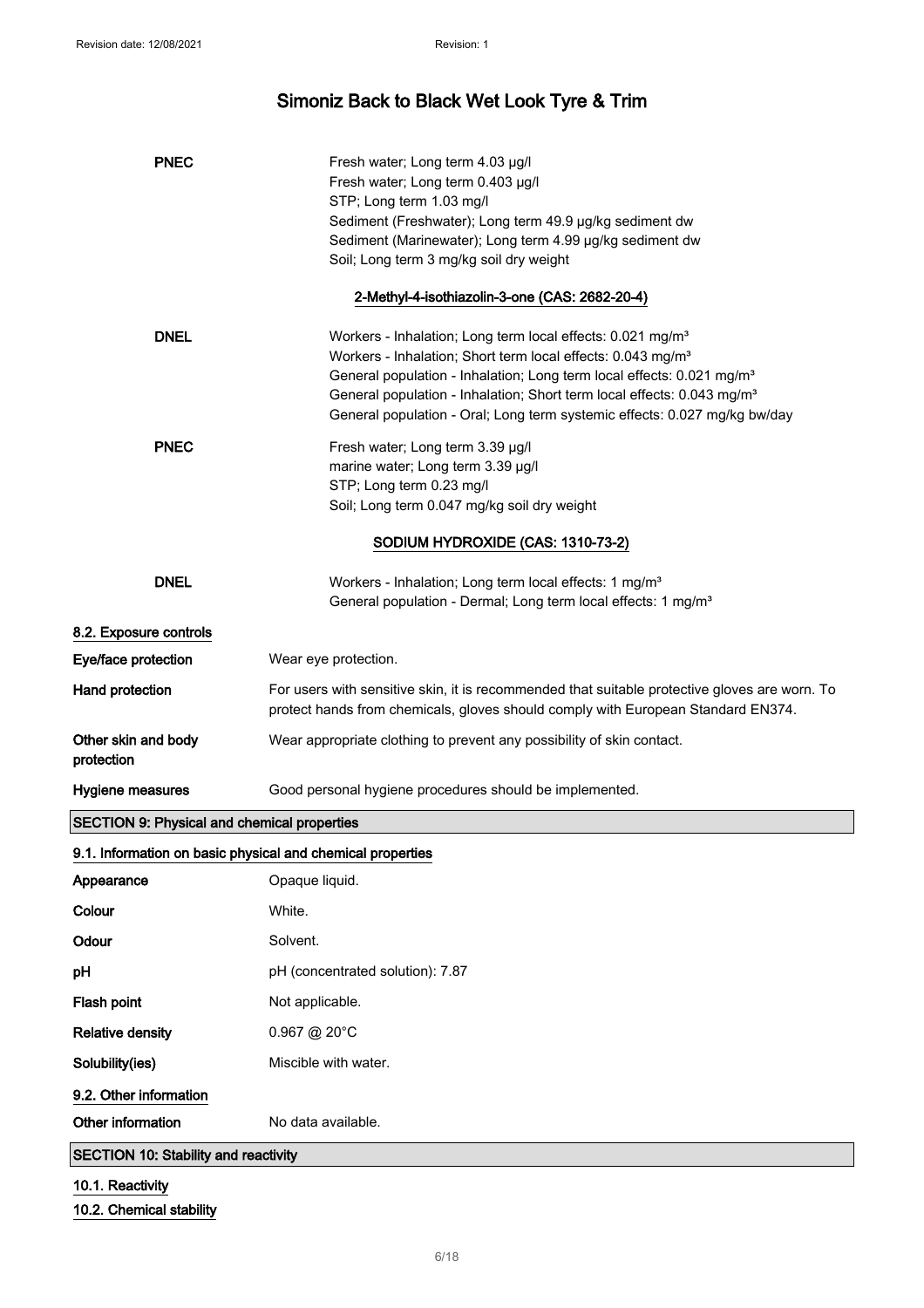| <b>Stability</b>                                                                              | Stable at normal ambient temperatures.                                                                     |
|-----------------------------------------------------------------------------------------------|------------------------------------------------------------------------------------------------------------|
| 10.3. Possibility of hazardous reactions                                                      |                                                                                                            |
| Possibility of hazardous<br>reactions                                                         | No potentially hazardous reactions known.                                                                  |
| 10.4. Conditions to avoid                                                                     |                                                                                                            |
| <b>Conditions to avoid</b>                                                                    | Avoid excessive heat for prolonged periods of time.                                                        |
| 10.5. Incompatible materials                                                                  |                                                                                                            |
| Materials to avoid                                                                            | No specific requirements are anticipated under normal conditions of use.                                   |
| 10.6. Hazardous decomposition products                                                        |                                                                                                            |
| Hazardous decomposition<br>products                                                           | Oxides of carbon. Oxides of nitrogen.                                                                      |
| <b>SECTION 11: Toxicological information</b>                                                  |                                                                                                            |
| 11.1. Information on toxicological effects                                                    |                                                                                                            |
| <b>Toxicological effects</b>                                                                  | No information available. Information given is based on data of the components and of similar<br>products. |
| Acute toxicity - oral                                                                         |                                                                                                            |
| Notes (oral LD <sub>50</sub> )                                                                | Based on available data the classification criteria are not met.                                           |
| ATE oral (mg/kg)                                                                              | 21,122.81                                                                                                  |
| Acute toxicity - dermal<br>Notes (dermal LD <sub>50</sub> )                                   | Based on available data the classification criteria are not met.                                           |
| Acute toxicity - inhalation<br>Notes (inhalation LC <sub>50</sub> )                           | Based on available data the classification criteria are not met.                                           |
| Skin corrosion/irritation<br>Skin corrosion/irritation                                        | Based on available data the classification criteria are not met.                                           |
| Serious eye damage/irritation<br>Serious eye damage/irritation Causes serious eye irritation. |                                                                                                            |
| <b>Respiratory sensitisation</b><br><b>Respiratory sensitisation</b>                          | Based on available data the classification criteria are not met.                                           |
| Skin sensitisation<br><b>Skin sensitisation</b>                                               | Based on available data the classification criteria are not met.                                           |
| Germ cell mutagenicity<br>Genotoxicity - in vitro                                             | Based on available data the classification criteria are not met.                                           |
| Genotoxicity - in vivo                                                                        | Based on available data the classification criteria are not met.                                           |
| Carcinogenicity<br>Carcinogenicity                                                            | Based on available data the classification criteria are not met.                                           |
| Reproductive toxicity<br>Reproductive toxicity - fertility                                    | Based on available data the classification criteria are not met.                                           |
| Reproductive toxicity -<br>development                                                        | Does not contain any substances known to be toxic to reproduction.                                         |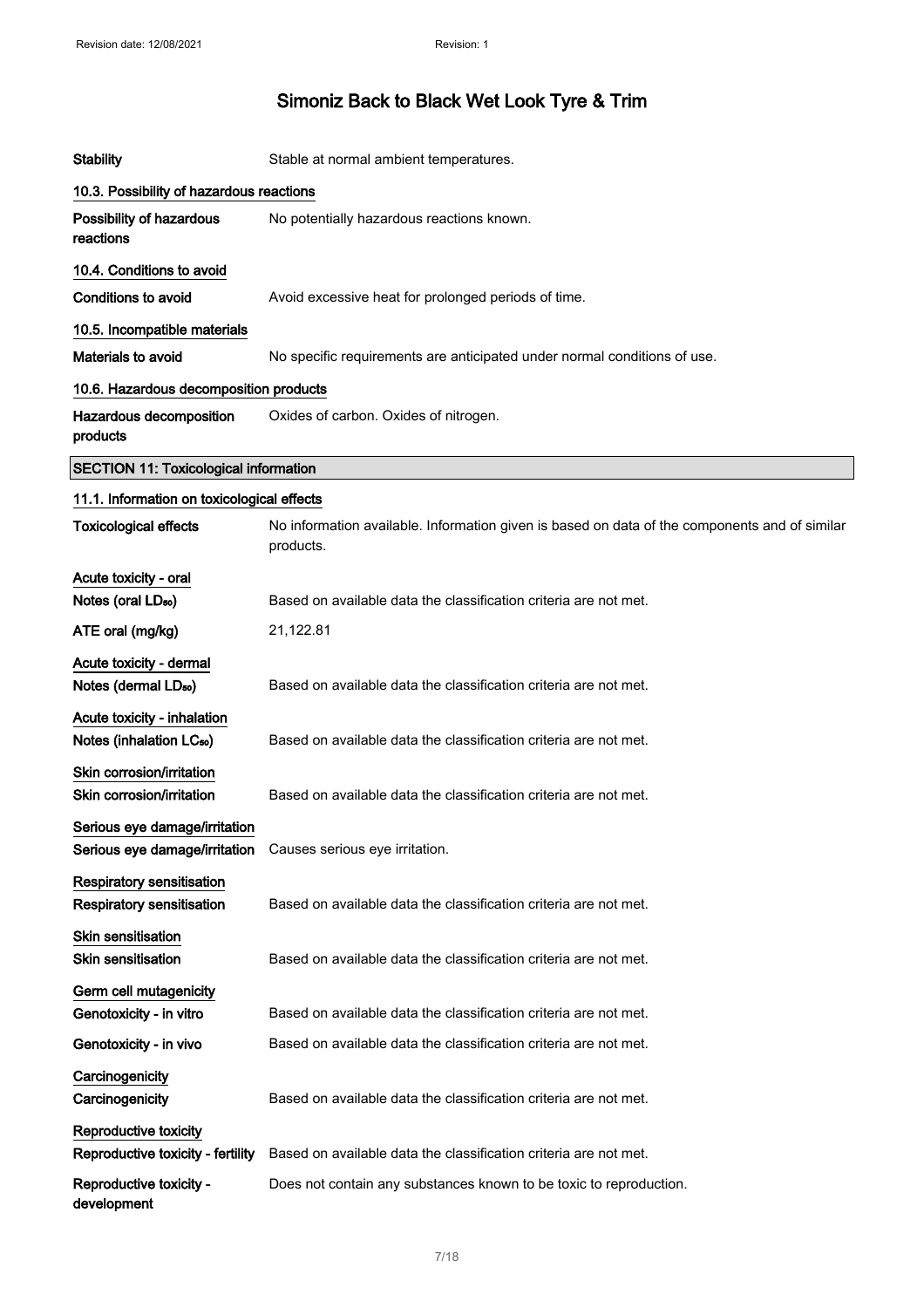| STOT - single exposure                             | Based on available data the classification criteria are not met.                                               |
|----------------------------------------------------|----------------------------------------------------------------------------------------------------------------|
| Specific target organ toxicity - repeated exposure |                                                                                                                |
| STOT - repeated exposure                           | Based on available data the classification criteria are not met.                                               |
| <b>Aspiration hazard</b>                           |                                                                                                                |
| <b>Aspiration hazard</b>                           | Not relevant.                                                                                                  |
| <b>Inhalation</b>                                  | No significant hazard at normal ambient temperatures.                                                          |
| Ingestion                                          | May cause discomfort if swallowed.                                                                             |
| Skin contact                                       | May be slightly irritating to skin. Prolonged and frequent contact may cause redness and<br><i>irritation.</i> |
| Eye contact                                        | Causes serious eye irritation.                                                                                 |
| Acute and chronic health<br>hazards                | Only large quantities are likely to have adverse effects on human health.                                      |

#### Specific target organ toxicity - single exposure

Toxicological information on ingredients.

| Hydrocarbons, C9-C11, n-alkanes, isoalkanes, cyclics, <2% aromatics |                                                                  |  |
|---------------------------------------------------------------------|------------------------------------------------------------------|--|
| Acute toxicity - oral                                               |                                                                  |  |
| Acute toxicity oral (LD <sub>50</sub><br>mg/kg)                     | 5,000.0                                                          |  |
| <b>Species</b>                                                      | Rat                                                              |  |
| Notes (oral LD <sub>50</sub> )                                      | $LD_{50}$ > 5000 mg/kg, Oral, Rat                                |  |
| ATE oral (mg/kg)                                                    | 5,000.0                                                          |  |
| Acute toxicity - dermal                                             |                                                                  |  |
| Acute toxicity dermal (LD <sub>50</sub> 5,000.0<br>mg/kg)           |                                                                  |  |
| <b>Species</b>                                                      | Rat                                                              |  |
| ATE dermal (mg/kg)                                                  | 5,000.0                                                          |  |
| Acute toxicity - inhalation                                         |                                                                  |  |
| <b>Species</b>                                                      | Rat                                                              |  |
| Notes (inhalation LC <sub>50</sub> )                                | LC50 > 5000 mg/m <sup>3</sup> , Inhalation, Rat                  |  |
| Skin corrosion/irritation                                           |                                                                  |  |
| Skin corrosion/irritation                                           | Not irritating.                                                  |  |
| Serious eye damage/irritation                                       |                                                                  |  |
| Serious eye<br>damage/irritation                                    | Based on available data the classification criteria are not met. |  |
| Respiratory sensitisation                                           |                                                                  |  |
| <b>Respiratory sensitisation</b>                                    | No information available.                                        |  |
| <b>Skin sensitisation</b>                                           |                                                                  |  |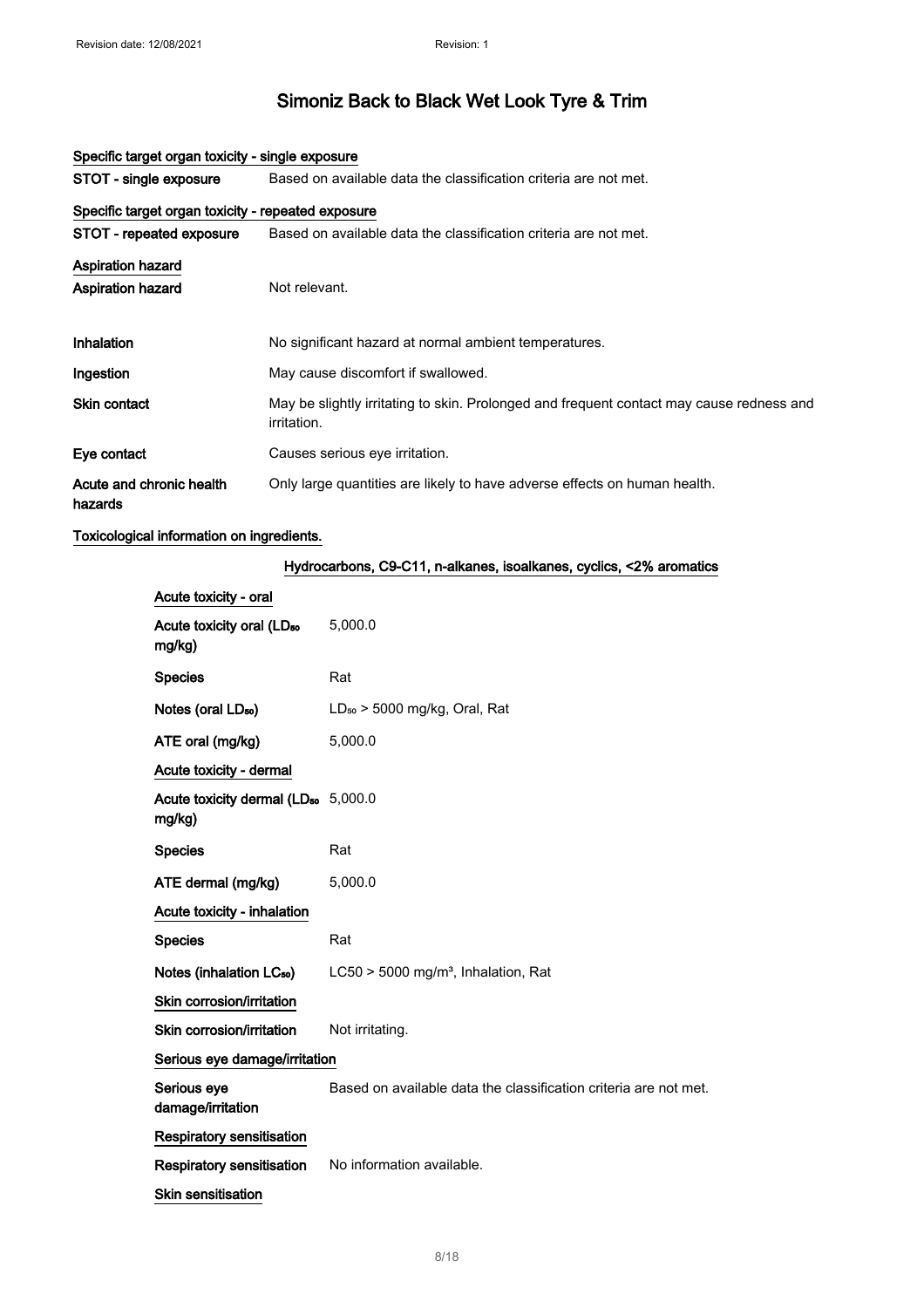| <b>Skin sensitisation</b>                          | Not sensitising.                                                                          |
|----------------------------------------------------|-------------------------------------------------------------------------------------------|
| Germ cell mutagenicity                             |                                                                                           |
| Genotoxicity - in vitro                            | Negative.                                                                                 |
| Genotoxicity - in vivo                             | Negative.                                                                                 |
| Carcinogenicity                                    |                                                                                           |
| Carcinogenicity                                    | There is no evidence that the product can cause cancer.                                   |
| Reproductive toxicity                              |                                                                                           |
| Reproductive toxicity -<br>fertility               | One-generation study - NOAEL >/= 3000 mg/kg bw/day, Oral, Rat P                           |
| Reproductive toxicity -<br>development             | Developmental toxicity: - NOAEC: >/= 300 ppm, Inhalation, Rat                             |
| Specific target organ toxicity - single exposure   |                                                                                           |
| STOT - single exposure                             | Central and/or peripheral nervous system damage.                                          |
| Specific target organ toxicity - repeated exposure |                                                                                           |
|                                                    | STOT - repeated exposure Based on available data the classification criteria are not met. |
| Aspiration hazard                                  |                                                                                           |
| Aspiration hazard                                  | May be fatal if swallowed and enters airways.                                             |
|                                                    | Alcohols, C9-11, ethoxylated                                                              |
| Acute toxicity - oral                              |                                                                                           |
| Acute toxicity oral (LD <sub>50</sub><br>mg/kg)    | 301.0                                                                                     |
| <b>Species</b>                                     | Rat                                                                                       |
| ATE oral (mg/kg)                                   | 301.0                                                                                     |
|                                                    | 1,2-BENZISOTHIAZOL-3(2H)-ONE                                                              |
| Acute toxicity - oral                              |                                                                                           |
| Acute toxicity oral (LD <sub>50</sub><br>mg/kg)    | 1,020.0                                                                                   |
| <b>Species</b>                                     | Rat                                                                                       |
| Notes (oral LD <sub>50</sub> )                     | LD <sub>50</sub> 490 mg/kg, Oral, Rat                                                     |
| ATE oral (mg/kg)                                   | 500.0                                                                                     |
| Acute toxicity - dermal                            |                                                                                           |
| Notes (dermal LD <sub>50</sub> )                   | LD <sub>50</sub> > 2000 mg/kg, Dermal, Rat NOAEL 2000 mg/kg, Dermal, Rat                  |
| Acute toxicity - inhalation                        |                                                                                           |
| Notes (inhalation LC <sub>50</sub> )               | No specific test data are available.                                                      |
| Skin corrosion/irritation                          |                                                                                           |
| Skin corrosion/irritation                          | Causes skin irritation.                                                                   |
| Serious eye damage/irritation                      |                                                                                           |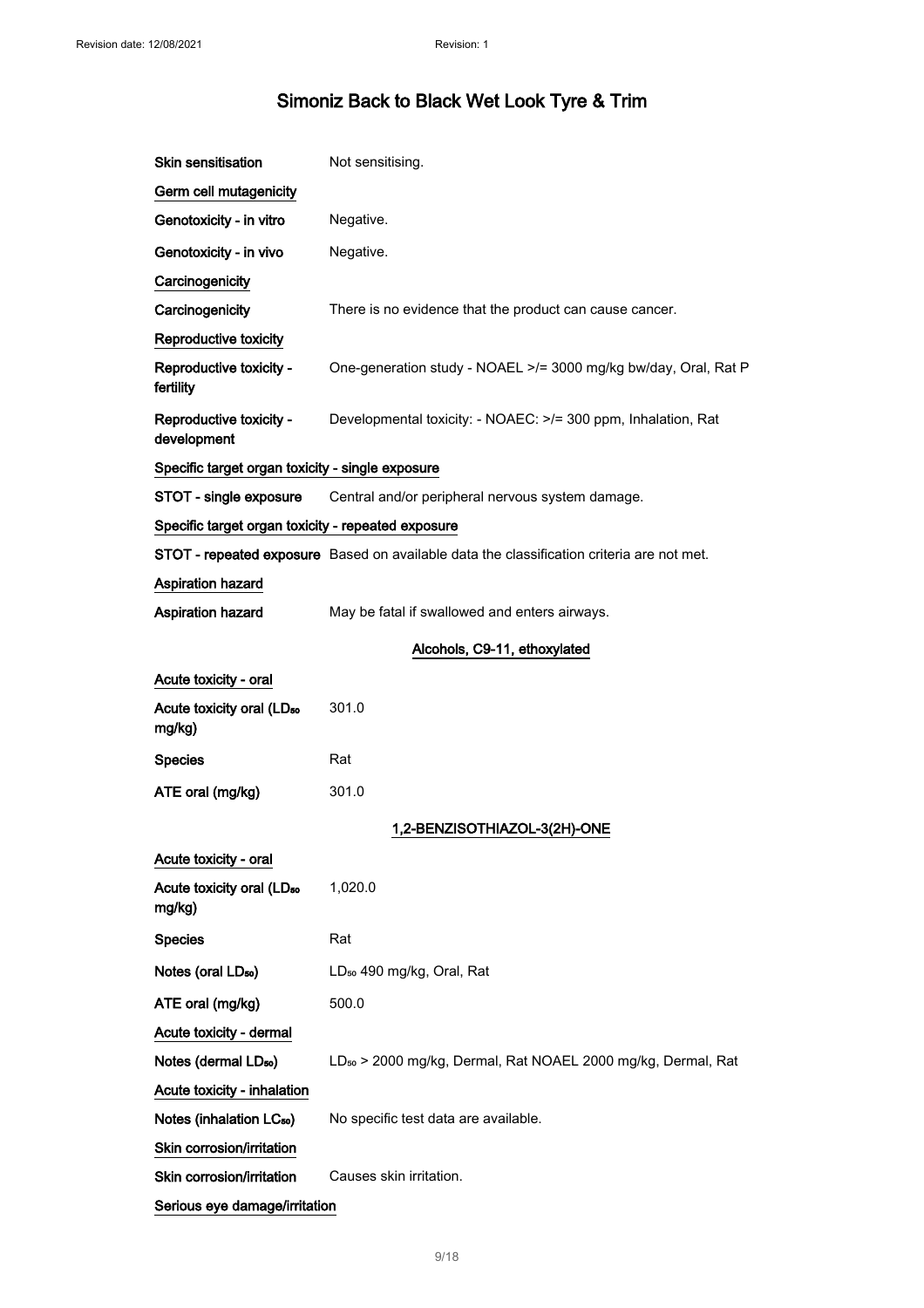| Serious eye<br>damage/irritation                   | Causes serious eye damage.                                                                                                  |
|----------------------------------------------------|-----------------------------------------------------------------------------------------------------------------------------|
| Respiratory sensitisation                          |                                                                                                                             |
| Respiratory sensitisation                          | No information available.                                                                                                   |
| Skin sensitisation                                 |                                                                                                                             |
| <b>Skin sensitisation</b>                          | May cause an allergic skin reaction.                                                                                        |
| Germ cell mutagenicity                             |                                                                                                                             |
| Genotoxicity - in vitro                            | Negative.                                                                                                                   |
| Genotoxicity - in vivo                             | Negative.                                                                                                                   |
| Carcinogenicity                                    |                                                                                                                             |
| Carcinogenicity                                    | No information available.                                                                                                   |
| Reproductive toxicity                              |                                                                                                                             |
| Reproductive toxicity -<br>fertility               | Two-generation study - NOAEL 112 mg/kg/day, Oral, Rat P Based on available<br>data the classification criteria are not met. |
| Reproductive toxicity -<br>development             | Does not contain any substances known to be toxic to reproduction.                                                          |
| Specific target organ toxicity - single exposure   |                                                                                                                             |
| STOT - single exposure                             | No information available.                                                                                                   |
| Specific target organ toxicity - repeated exposure |                                                                                                                             |
| STOT - repeated exposure No information available. |                                                                                                                             |
| Aspiration hazard                                  |                                                                                                                             |
| Aspiration hazard                                  | Not relevant.                                                                                                               |
|                                                    | 2-Methyl-4-isothiazolin-3-one                                                                                               |
| Acute toxicity - oral                              |                                                                                                                             |
| Acute toxicity oral (LD <sub>50</sub><br>mg/kg)    | 235.0                                                                                                                       |
| <b>Species</b>                                     | Rat                                                                                                                         |
| ATE oral (mg/kg)                                   | 235.0                                                                                                                       |
| Acute toxicity - dermal                            |                                                                                                                             |
| ATE dermal (mg/kg)                                 | 300.0                                                                                                                       |
| Acute toxicity - inhalation                        |                                                                                                                             |
| <b>ATE inhalation (gases</b><br>ppm)               | 100.0                                                                                                                       |
| <b>ATE inhalation (vapours</b><br>mg/l)            | 0.5                                                                                                                         |
| <b>ATE</b> inhalation<br>(dusts/mists mg/l)        | 0.05                                                                                                                        |
| Skin corrosion/irritation                          |                                                                                                                             |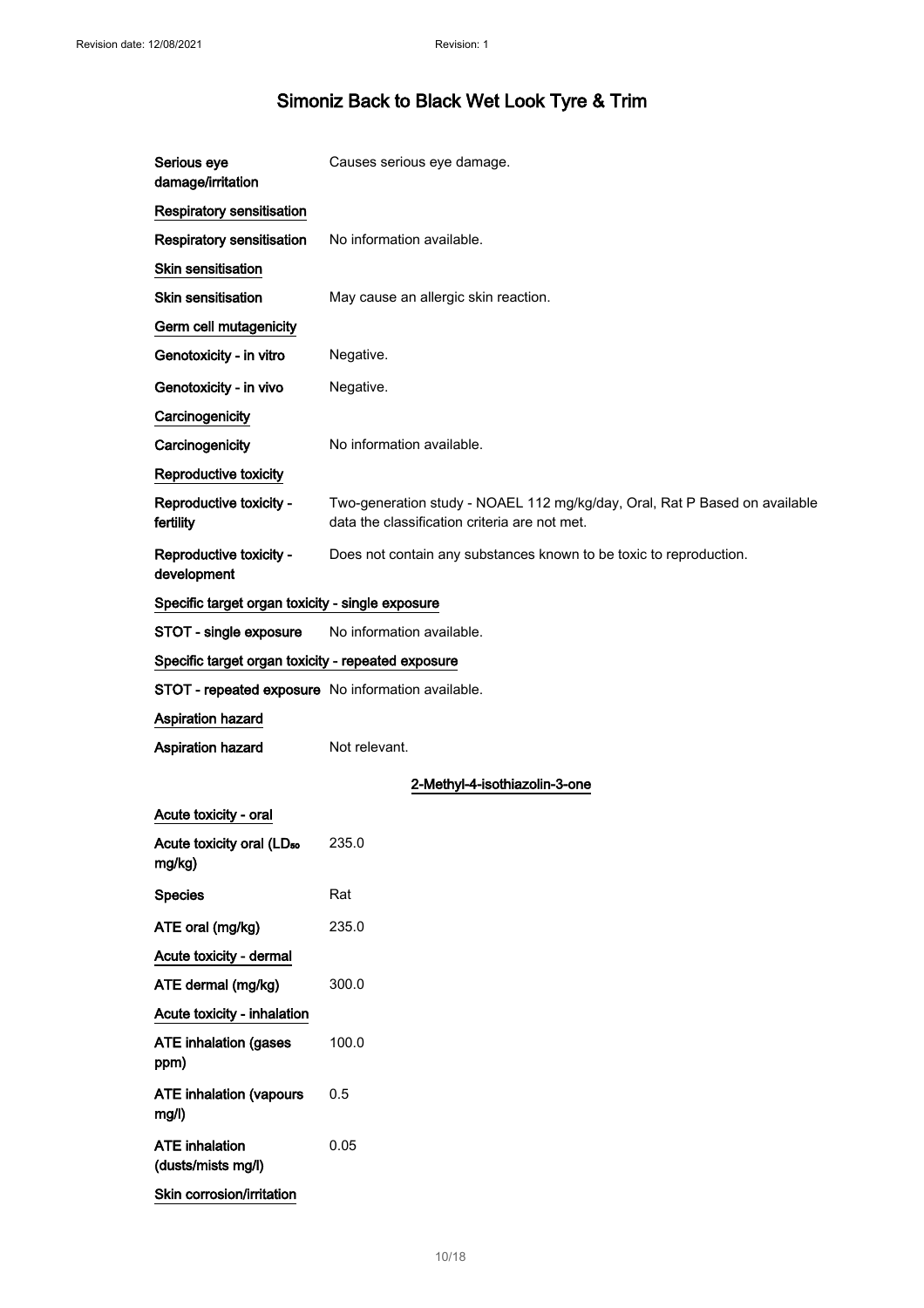| Skin corrosion/irritation                          | Causes severe burns.                                                                                                                                                                                                                                    |
|----------------------------------------------------|---------------------------------------------------------------------------------------------------------------------------------------------------------------------------------------------------------------------------------------------------------|
| Serious eye damage/irritation                      |                                                                                                                                                                                                                                                         |
| Serious eye<br>damage/irritation                   | Causes serious eye damage.                                                                                                                                                                                                                              |
| Respiratory sensitisation                          |                                                                                                                                                                                                                                                         |
| <b>Respiratory sensitisation</b>                   | No information available.                                                                                                                                                                                                                               |
| <b>Skin sensitisation</b>                          |                                                                                                                                                                                                                                                         |
| <b>Skin sensitisation</b>                          | May cause an allergic skin reaction.                                                                                                                                                                                                                    |
| Germ cell mutagenicity                             |                                                                                                                                                                                                                                                         |
| Genotoxicity - in vitro                            | Negative.                                                                                                                                                                                                                                               |
| Genotoxicity - in vivo                             | Negative.                                                                                                                                                                                                                                               |
| Carcinogenicity                                    |                                                                                                                                                                                                                                                         |
| Carcinogenicity                                    | NOAEL 3.1 mg/kg/day, Oral, Rat NOAEL 400 mg/kg/day, Dermal, Mouse Based on<br>available data the classification criteria are not met.                                                                                                                   |
| Reproductive toxicity                              |                                                                                                                                                                                                                                                         |
| Reproductive toxicity -<br>fertility               | Two-generation study - NOAEL 69 mg/kg/day, Oral, Rat F0 Two-generation study -<br>NOAEL 30 mg/kg/day, Oral, Rabbit Based on available data the classification<br>criteria are not met.                                                                  |
| Reproductive toxicity -<br>development             | Developmental toxicity: - NOAEL: 40 mg/kg/day, Oral, Rat Maternal toxicity: -<br>NOAEL: 10 mg/kg/day, Oral, Rabbit Developmental toxicity: - NOAEL: 30<br>mg/kg/day, Oral, Rabbit Does not contain any substances known to be toxic to<br>reproduction. |
| Specific target organ toxicity - single exposure   |                                                                                                                                                                                                                                                         |
| STOT - single exposure                             | Based on available data the classification criteria are not met.                                                                                                                                                                                        |
| Specific target organ toxicity - repeated exposure |                                                                                                                                                                                                                                                         |
|                                                    | STOT - repeated exposure Based on available data the classification criteria are not met.                                                                                                                                                               |
| <b>Aspiration hazard</b>                           |                                                                                                                                                                                                                                                         |
| Aspiration hazard                                  | Not relevant.                                                                                                                                                                                                                                           |
|                                                    | SODIUM HYDROXIDE                                                                                                                                                                                                                                        |
| Acute toxicity - oral                              |                                                                                                                                                                                                                                                         |
| Acute toxicity oral (LD <sub>50</sub><br>mg/kg)    | 500.0                                                                                                                                                                                                                                                   |
| <b>Species</b>                                     | Rat                                                                                                                                                                                                                                                     |
| Notes (oral LD <sub>50</sub> )                     | Not applicable. REACH dossier information.                                                                                                                                                                                                              |
| Acute toxicity - dermal                            |                                                                                                                                                                                                                                                         |
| Notes (dermal LD <sub>50</sub> )                   | Not applicable. REACH dossier information.                                                                                                                                                                                                              |
| Acute toxicity - inhalation                        |                                                                                                                                                                                                                                                         |
| Notes (inhalation LC <sub>50</sub> )               | Not applicable. REACH dossier information.                                                                                                                                                                                                              |

Skin corrosion/irritation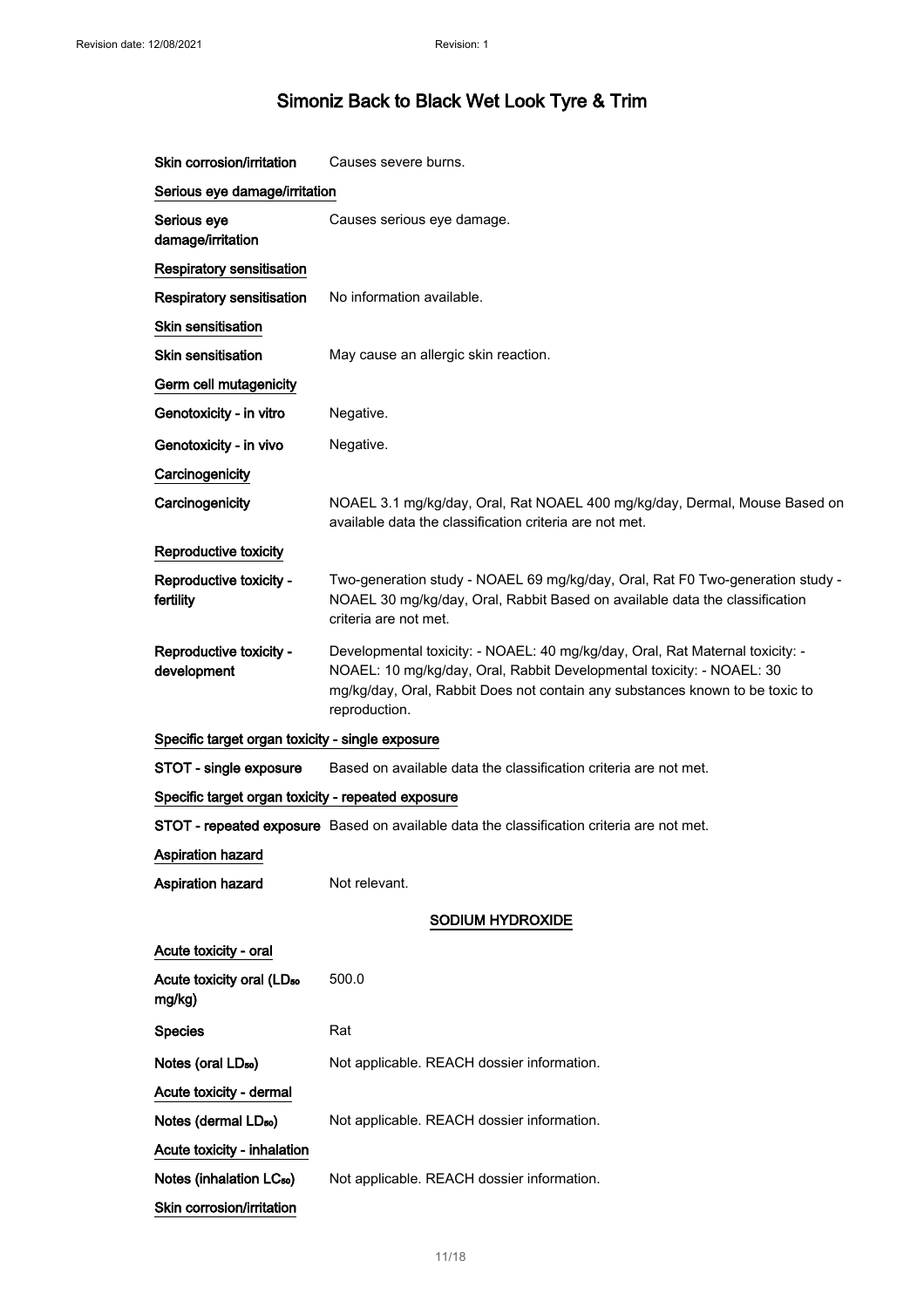|                                                                     | Skin corrosion/irritation                                                                  | Causes severe burns.                                                                      |
|---------------------------------------------------------------------|--------------------------------------------------------------------------------------------|-------------------------------------------------------------------------------------------|
|                                                                     | Serious eye damage/irritation                                                              |                                                                                           |
|                                                                     | Serious eye<br>damage/irritation                                                           | Causes serious eye damage.                                                                |
|                                                                     | Respiratory sensitisation                                                                  |                                                                                           |
|                                                                     | <b>Respiratory sensitisation</b>                                                           | No information available.                                                                 |
|                                                                     | Skin sensitisation                                                                         |                                                                                           |
|                                                                     | <b>Skin sensitisation</b>                                                                  | Not sensitising.                                                                          |
|                                                                     | Germ cell mutagenicity                                                                     |                                                                                           |
|                                                                     | Genotoxicity - in vitro                                                                    | Negative.                                                                                 |
|                                                                     | Genotoxicity - in vivo                                                                     | Negative.                                                                                 |
|                                                                     | Carcinogenicity                                                                            |                                                                                           |
|                                                                     | Carcinogenicity                                                                            | Based on available data the classification criteria are not met.                          |
|                                                                     | Reproductive toxicity                                                                      |                                                                                           |
|                                                                     | Reproductive toxicity -<br>fertility                                                       | Scientifically unjustified. REACH dossier information.                                    |
|                                                                     | Reproductive toxicity -<br>development                                                     | This substance has no evidence of toxicity to reproduction.                               |
|                                                                     | Specific target organ toxicity - single exposure                                           |                                                                                           |
|                                                                     | Based on available data the classification criteria are not met.<br>STOT - single exposure |                                                                                           |
|                                                                     | Specific target organ toxicity - repeated exposure                                         |                                                                                           |
|                                                                     |                                                                                            | STOT - repeated exposure Based on available data the classification criteria are not met. |
|                                                                     | Aspiration hazard                                                                          |                                                                                           |
|                                                                     | Aspiration hazard                                                                          | Not relevant.                                                                             |
|                                                                     | <b>SECTION 12: Ecological information</b>                                                  |                                                                                           |
| Ecotoxicity                                                         |                                                                                            | Based on available data, the classification criteria are not met.                         |
| 12.1. Toxicity                                                      |                                                                                            |                                                                                           |
| <b>Toxicity</b>                                                     |                                                                                            | There is no data on the product itself, see ingredient-specific data below.               |
| Ecological information on ingredients.                              |                                                                                            |                                                                                           |
| Hydrocarbons, C9-C11, n-alkanes, isoalkanes, cyclics, <2% aromatics |                                                                                            |                                                                                           |
|                                                                     | Acute aquatic toxicity                                                                     |                                                                                           |
|                                                                     | Acute toxicity - fish                                                                      | LC <sub>50</sub> , 96 hours: > 1000 mg/l, Oncorhynchus mykiss (Rainbow trout)             |
|                                                                     | Acute toxicity - aquatic<br>invertebrates                                                  | EC <sub>50</sub> , 48 hours: > 1000 mg/l, Daphnia magna                                   |
|                                                                     | Acute toxicity - aquatic<br>plants                                                         | IC <sub>50</sub> , 72 hours: > 1000 mg/l, Pseudokirchneriella subcapitata                 |
|                                                                     | Acute toxicity -<br>microorganisms                                                         | EL50, 48 hours: 0.95 mg/l, Tetrahymena pyriformis, QSAR                                   |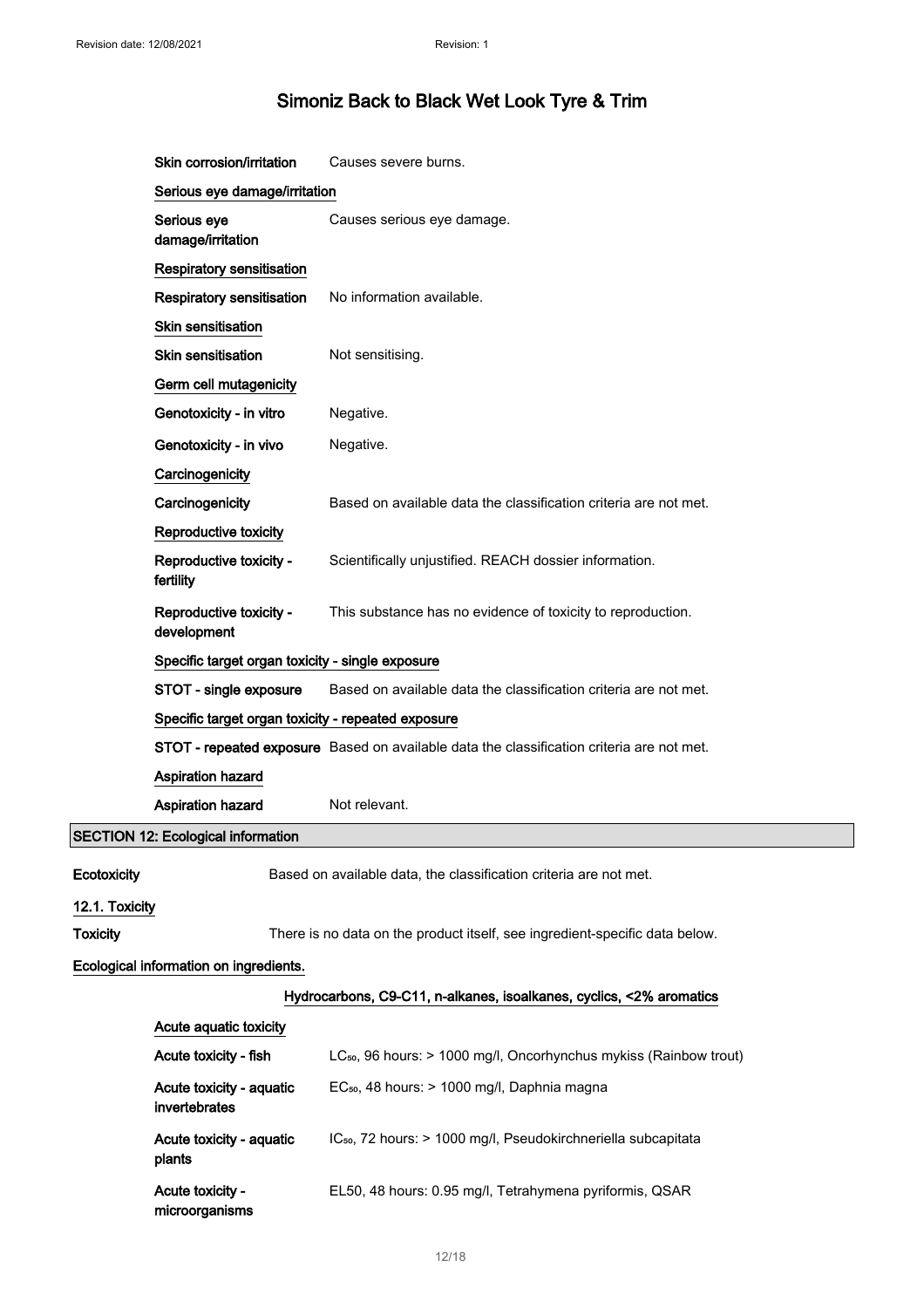### 1,2-BENZISOTHIAZOL-3(2H)-ONE

| Acute aquatic toxicity                      |                                                                                                                                                                                                                                                                                                             |
|---------------------------------------------|-------------------------------------------------------------------------------------------------------------------------------------------------------------------------------------------------------------------------------------------------------------------------------------------------------------|
| $LE(C)$ <sub>50</sub>                       | $0.1 < L(E)$ C50 ≤ 1                                                                                                                                                                                                                                                                                        |
| M factor (Acute)                            | 1                                                                                                                                                                                                                                                                                                           |
| Acute toxicity - fish                       | LC <sub>50</sub> , 96 hours: 2.15 mg/l, Cyprinodon variegatus (Sheepshead minnow)                                                                                                                                                                                                                           |
| Acute toxicity - aquatic<br>invertebrates   | EC <sub>50</sub> , 48 hours: 2.94 mg/l, Daphnia magna                                                                                                                                                                                                                                                       |
| Acute toxicity - aquatic<br>plants          | EC <sub>50</sub> , 72 hours: 110 µg/l, Selenastrum capricornutum<br>NOEC, 72 hours: 40.3 µg/l, Selenastrum capricornutum                                                                                                                                                                                    |
| Acute toxicity -<br>microorganisms          | EC <sub>50</sub> , 3 hours: 13 mg/l, Activated sludge<br>NOEC, 3 hours: 11 mg/l, Activated sludge                                                                                                                                                                                                           |
| Acute toxicity - terrestrial                | EC <sub>50</sub> , 14 days: 410.6 mg/kg/day, Eisenia Fetida (Earthworm)<br>NOEC, 14 days: 234.5 mg/kg/day, Eisenia Fetida (Earthworm)                                                                                                                                                                       |
|                                             | 2-Methyl-4-isothiazolin-3-one                                                                                                                                                                                                                                                                               |
| Acute aquatic toxicity                      |                                                                                                                                                                                                                                                                                                             |
| $LE(C)$ <sub>50</sub>                       | $0.1 < L(E)C50 \le 1$                                                                                                                                                                                                                                                                                       |
| M factor (Acute)                            | 1                                                                                                                                                                                                                                                                                                           |
| Acute toxicity - fish                       | LC <sub>50</sub> , 96 hours: 4.77 mg/l, Oncorhynchus mykiss (Rainbow trout)                                                                                                                                                                                                                                 |
| Acute toxicity - aquatic<br>invertebrates   | EC <sub>50</sub> , 48 hours: 0.934 mg/l, Daphnia magna<br>NOEC, 48 hours: < 0.275 mg/l, Daphnia magna<br>LC <sub>50</sub> , 96 hours: 1.81 mg/l, Marinewater invertebrates, Mysid shrimp, Americamysis<br>bahia<br>NOEC, 96 hours: 1.3 mg/l, Marinewater invertebrates, Mysid shrimp, Americamysis<br>bahia |
| Acute toxicity - aquatic<br>plants          | EC <sub>50</sub> , 72 hours: 0.103 mg/l, Selenastrum capricornutum<br>NOEC, 72 hours: 0.05 mg/l, Selenastrum capricornutum<br>EC <sub>50</sub> , 72 hours: 0.072 mg/l, Marinewater algae, Skeletonema costatum<br>NOEC, 72 hours: 0.072 mg/l, Marinewater algae, Skeletonema costatum                       |
| Acute toxicity -<br>microorganisms          | EC <sub>50</sub> , 3 hours: 41 mg/l, Activated sludge                                                                                                                                                                                                                                                       |
| Chronic aquatic toxicity                    |                                                                                                                                                                                                                                                                                                             |
| M factor (Chronic)                          | 1                                                                                                                                                                                                                                                                                                           |
| life stage                                  | Chronic toxicity - fish early NOEC, 33 days: 2.1 mg/l, Pimephales promelas (Fat-head Minnow)                                                                                                                                                                                                                |
| Chronic toxicity - aquatic<br>invertebrates | NOEC, 21 days: 0.044 mg/l, Daphnia magna                                                                                                                                                                                                                                                                    |
|                                             | SODIUM HYDROXIDE                                                                                                                                                                                                                                                                                            |
| Acute aquatic toxicity                      |                                                                                                                                                                                                                                                                                                             |

| Acute toxicity - fish | $LC_{50}$ , 33-189 hours: 96 mg/l, Fish                                     |
|-----------------------|-----------------------------------------------------------------------------|
|                       | LC <sub>50</sub> , 45.5 hours: 96 mg/l, Oncorhynchus mykiss (Rainbow trout) |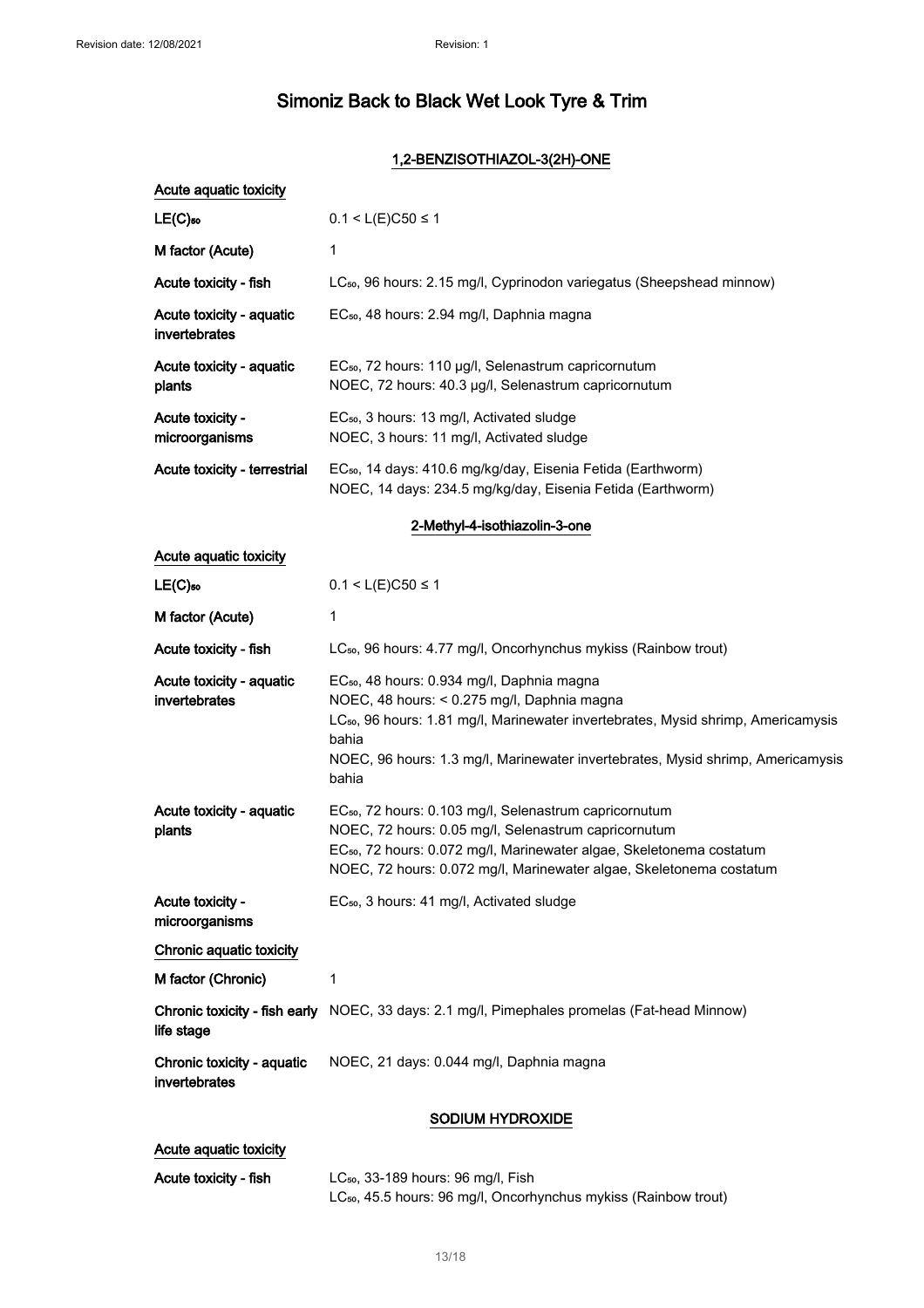| Acute toxicity - aquatic<br>invertebrates                  | LC <sub>50</sub> , 48 hours: 30 - < 1000 mg/l, Daphnia magna                                                                                              |
|------------------------------------------------------------|-----------------------------------------------------------------------------------------------------------------------------------------------------------|
| Acute toxicity - aquatic<br>plants                         | Scientifically unjustified.                                                                                                                               |
| Acute toxicity -<br>microorganisms                         | EC10, 2 minutes: 161 mg/l, Tetrahymena Thermophila<br>EC <sub>50</sub> , 15 minutes: 22 mg/l, Photobacterium phosphoreum luminescence inhibition<br>study |
| Chronic aquatic toxicity                                   |                                                                                                                                                           |
| Chronic toxicity - fish early Not available.<br>life stage |                                                                                                                                                           |
| Short term toxicity -<br>embryo and sac fry stages         | Not available.                                                                                                                                            |
| Chronic toxicity - aquatic<br>invertebrates                | Not applicable.                                                                                                                                           |
| 12.2. Persistence and degradability                        |                                                                                                                                                           |
| Persistence and degradability Moderately biodegradable.    |                                                                                                                                                           |
| Ecological information on ingredients.                     |                                                                                                                                                           |
|                                                            | Hydrocarbons, C9-C11, n-alkanes, isoalkanes, cyclics, <2% aromatics                                                                                       |
| Persistence and<br>degradability                           | Rapidly degradable                                                                                                                                        |
|                                                            | 1,2-BENZISOTHIAZOL-3(2H)-ONE                                                                                                                              |
| Persistence and<br>degradability                           | Not readily biodegradable.                                                                                                                                |
| Phototransformation                                        | Calculation method.<br>- Half-life, DT <sub>50</sub> : 7,568 hours                                                                                        |
|                                                            | 2-Methyl-4-isothiazolin-3-one                                                                                                                             |
| Persistence and<br>degradability                           | Not readily biodegradable.                                                                                                                                |
| Phototransformation                                        | Calculation method.<br>- Half-life: 14.35 hours                                                                                                           |
|                                                            | SODIUM HYDROXIDE                                                                                                                                          |
| Persistence and<br>degradability                           | No data available.                                                                                                                                        |
| <b>Stability (hydrolysis)</b>                              | Scientifically unjustified.<br>REACH dossier information.                                                                                                 |
| 12.3. Bioaccumulative potential                            |                                                                                                                                                           |

Bioaccumulative potential Bioaccumulation is unlikely.

Ecological information on ingredients.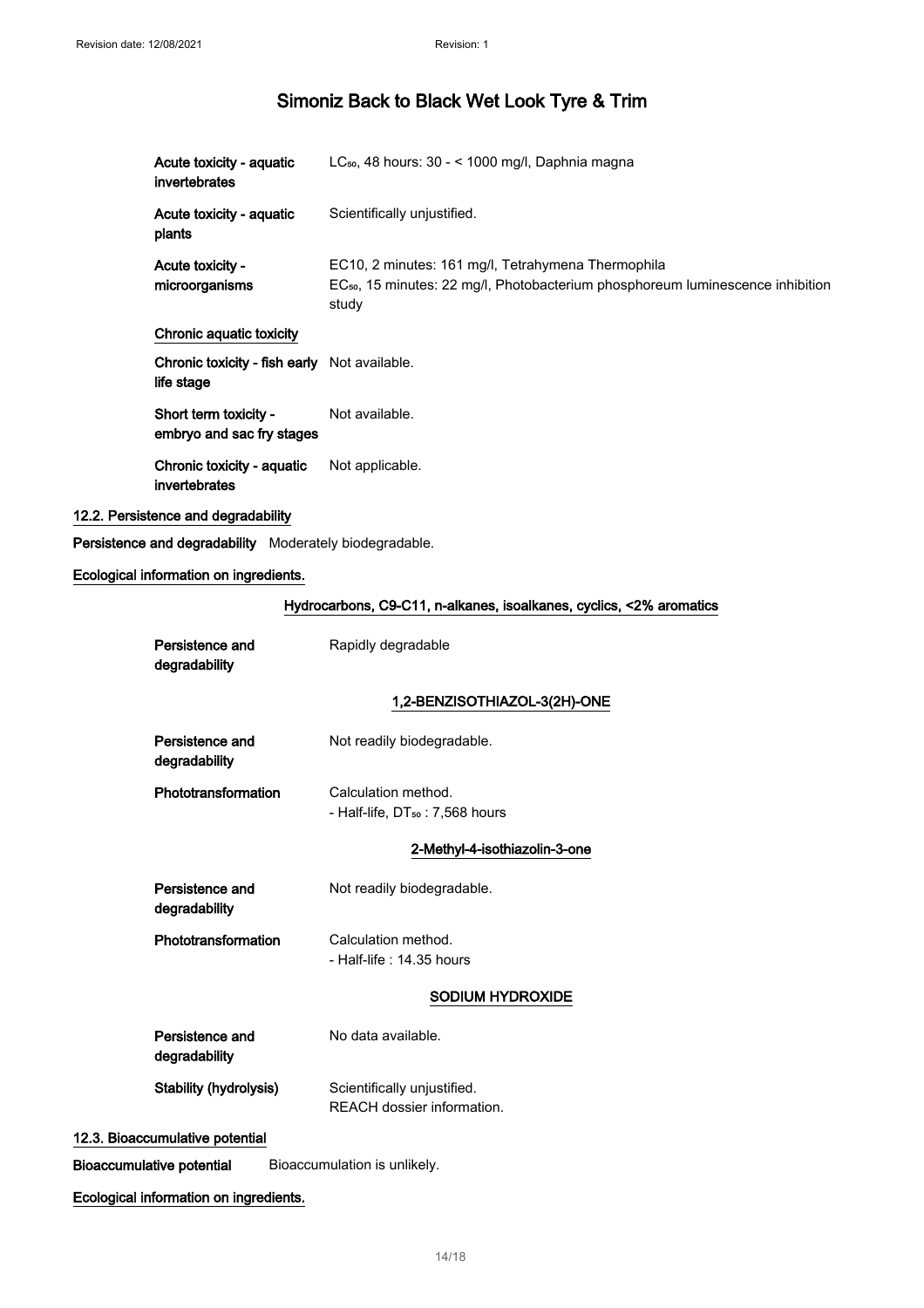### Hydrocarbons, C9-C11, n-alkanes, isoalkanes, cyclics, <2% aromatics

|                        |                                          | Bioaccumulative potential The product does not contain any substances expected to be bioaccumulating. |
|------------------------|------------------------------------------|-------------------------------------------------------------------------------------------------------|
|                        |                                          | 1,2-BENZISOTHIAZOL-3(2H)-ONE                                                                          |
|                        |                                          | Bioaccumulative potential Bioaccumulation is unlikely.                                                |
|                        |                                          | 2-Methyl-4-isothiazolin-3-one                                                                         |
|                        |                                          | Bioaccumulative potential Bioaccumulation is unlikely.                                                |
|                        | <b>Partition coefficient</b>             | log Kow: -0.486                                                                                       |
|                        |                                          | SODIUM HYDROXIDE                                                                                      |
|                        | <b>Bioaccumulative potential</b>         | No potential for bioaccumulation.                                                                     |
|                        | <b>Partition coefficient</b>             | No information required. REACH dossier information.                                                   |
| 12.4. Mobility in soil |                                          |                                                                                                       |
| <b>Mobility</b>        |                                          | The product contains substances which are water-soluble and may spread in water systems.              |
|                        | Ecological information on ingredients.   |                                                                                                       |
|                        |                                          | 1,2-BENZISOTHIAZOL-3(2H)-ONE                                                                          |
|                        | Adsorption/desorption<br>coefficient     | Soil - Log Koc: 9.33 @ 20°C                                                                           |
|                        |                                          | 2-Methyl-4-isothiazolin-3-one                                                                         |
|                        | Adsorption/desorption<br>coefficient     | - Koc: 6 - 10 @ 20 - 25°C                                                                             |
|                        | 12.5. Results of PBT and vPvB assessment |                                                                                                       |
| assessment             | Results of PBT and vPvB                  | This product does not contain any substances classified as PBT or vPvB at > 0.1%                      |
|                        | Ecological information on ingredients.   |                                                                                                       |
|                        |                                          | Hydrocarbons, C9-C11, n-alkanes, isoalkanes, cyclics, <2% aromatics                                   |
|                        | Results of PBT and vPvB<br>assessment    | This substance is not classified as PBT or vPvB according to current EU criteria.                     |
|                        |                                          | 1,2-BENZISOTHIAZOL-3(2H)-ONE                                                                          |
|                        | Results of PBT and vPvB<br>assessment    | This substance is not classified as PBT or vPvB according to current EU criteria.                     |
|                        |                                          | 2-Methyl-4-isothiazolin-3-one                                                                         |
|                        | Results of PBT and vPvB<br>assessment    | This substance is not classified as PBT or vPvB according to current EU criteria.                     |
|                        |                                          | SODIUM HYDROXIDE                                                                                      |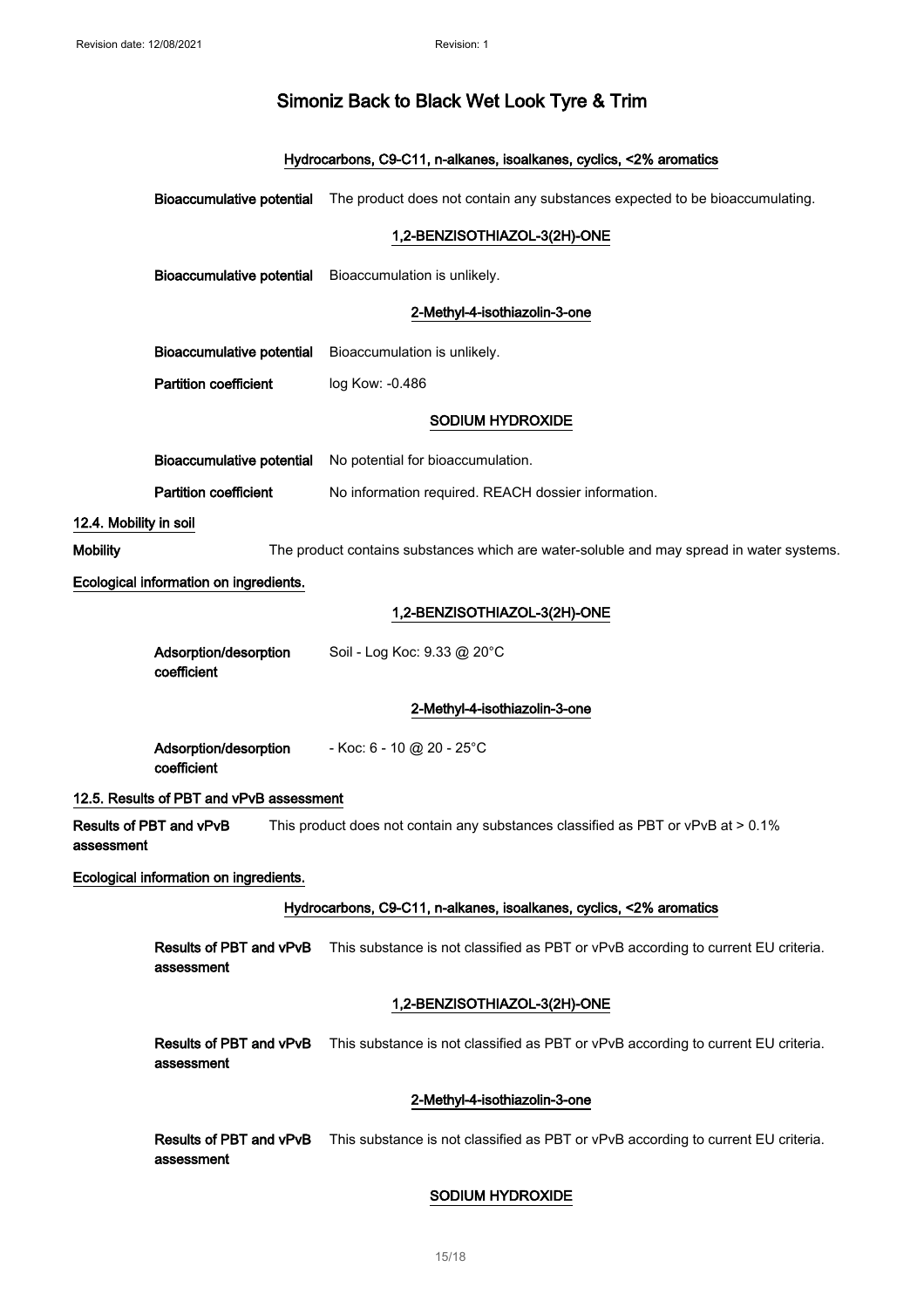Results of PBT and vPvB This substance is not classified as PBT or vPvB according to current EU criteria. assessment

#### 12.6. Other adverse effects

Other adverse effects None known.

|  |  | <b>SECTION 13: Disposal considerations</b> |
|--|--|--------------------------------------------|
|--|--|--------------------------------------------|

#### 13.1. Waste treatment methods

Disposal methods Dispose of waste to licensed waste disposal site in accordance with the requirements of the local Waste Disposal Authority.

#### SECTION 14: Transport information

General The product is not covered by international regulations on the transport of dangerous goods (IMDG, IATA, ADR/RID).

### 14.1. UN number

Not applicable.

#### 14.2. UN proper shipping name

Not applicable.

#### 14.3. Transport hazard class(es)

No transport warning sign required.

#### 14.4. Packing group

Not applicable.

#### 14.5. Environmental hazards

Environmentally hazardous substance/marine pollutant No.

#### 14.6. Special precautions for user

Not applicable.

#### 14.7. Transport in bulk according to Annex II of MARPOL and the IBC Code

Transport in bulk according to Not applicable. Annex II of MARPOL 73/78 and the IBC Code

### SECTION 15: Regulatory information

#### 15.1. Safety, health and environmental regulations/legislation specific for the substance or mixture

| <b>National regulations</b> | The Chemicals (Hazard Information and Packaging for Supply) Regulations 2009 (SI 2009<br>No. 716).                                                                                       |
|-----------------------------|------------------------------------------------------------------------------------------------------------------------------------------------------------------------------------------|
| EU legislation              | Regulation (EC) No 1272/2008 of the European Parliament and of the Council of 16<br>December 2008 on classification, labelling and packaging of substances and mixtures (as<br>amended). |
|                             | Regulation (EC) No 1907/2006 of the European Parliament and of the Council of 18                                                                                                         |
|                             | December 2006 concerning the Registration, Evaluation, Authorisation and Restriction of                                                                                                  |
|                             | Chemicals (REACH) (as amended).                                                                                                                                                          |
|                             | Commission Regulation (EU) No 2015/830 of 28 May 2015.                                                                                                                                   |
|                             | Regulation (EC) No 648/2004 of the European Parliament and of the Council of 31 March                                                                                                    |
|                             | 2004 on detergents (as amended).                                                                                                                                                         |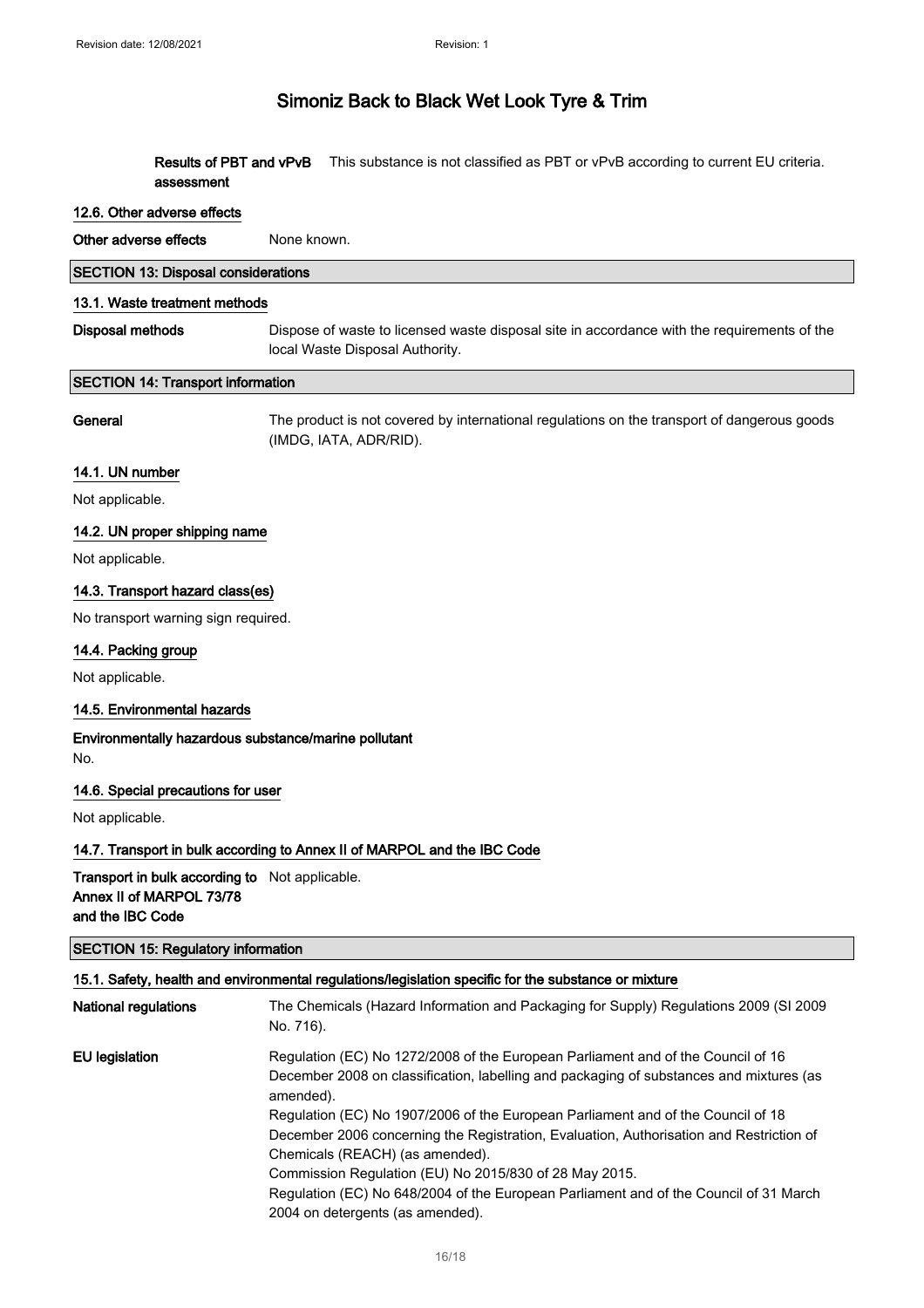| Authorisations (Annex XIV<br><b>Regulation 1907/2006)</b> | No specific authorisations are known for this product.      |
|-----------------------------------------------------------|-------------------------------------------------------------|
| <b>Restrictions (Annex XVII</b><br>Regulation 1907/2006)  | No specific restrictions on use are known for this product. |

### 15.2. Chemical safety assessment

No chemical safety assessment has been carried out.

### SECTION 16: Other information

| Abbreviations and acronyms<br>used in the safety data sheet                   | ADN: European Agreement concerning the International Carriage of Dangerous Goods by<br>Inland Waterways.<br>ADR: European Agreement concerning the International Carriage of Dangerous Goods by<br>Road.<br>ATE: Acute Toxicity Estimate.<br>BOD: Biochemical Oxygen Demand.<br>CAS: Chemical Abstracts Service.<br>DNEL: Derived No Effect Level.<br>EC <sub>50</sub> : 50% of maximal Effective Concentration.<br>GHS: Globally Harmonized System.<br>IARC: International Agency for Research on Cancer.<br>IATA: International Air Transport Association.<br>ICAO: Technical Instructions for the Safe Transport of Dangerous Goods by Air.<br>IMDG: International Maritime Dangerous Goods.<br>LC <sub>50</sub> : Lethal Concentration to 50 % of a test population.<br>LD <sub>50</sub> : Lethal Dose to 50% of a test population (Median Lethal Dose).<br>LOAEC: Lowest Observed Adverse Effect Concentration.<br>LOAEL: Lowest Observed Adverse Effect Level.<br>NOAEC: No Observed Adverse Effect Concentration.<br>NOAEL: No Observed Adverse Effect Level.<br>NOEC: No Observed Effect Concentration.<br>PBT: Persistent, Bioaccumulative and Toxic substance.<br>PNEC: Predicted No Effect Concentration.<br>REACH: Registration, Evaluation, Authorisation and Restriction of Chemicals Regulation<br>(EC) No 1907/2006.<br>RID: European Agreement concerning the International Carriage of Dangerous Goods by<br>Rail.<br>SVHC: Substances of Very High Concern.<br>UVCB - Unknown or variable composition, complex reaction products or Biological materials.<br>vPvB: Very Persistent and Very Bioaccumulative. |
|-------------------------------------------------------------------------------|---------------------------------------------------------------------------------------------------------------------------------------------------------------------------------------------------------------------------------------------------------------------------------------------------------------------------------------------------------------------------------------------------------------------------------------------------------------------------------------------------------------------------------------------------------------------------------------------------------------------------------------------------------------------------------------------------------------------------------------------------------------------------------------------------------------------------------------------------------------------------------------------------------------------------------------------------------------------------------------------------------------------------------------------------------------------------------------------------------------------------------------------------------------------------------------------------------------------------------------------------------------------------------------------------------------------------------------------------------------------------------------------------------------------------------------------------------------------------------------------------------------------------------------------------------------------------------------------------------------------------------|
| <b>Classification procedures</b><br>according to Regulation (EC)<br>1272/2008 | Eye Irrit. 2 - H319: Calculation method. EUH208: Calculation method.                                                                                                                                                                                                                                                                                                                                                                                                                                                                                                                                                                                                                                                                                                                                                                                                                                                                                                                                                                                                                                                                                                                                                                                                                                                                                                                                                                                                                                                                                                                                                            |
| <b>Training advice</b>                                                        | Chemical hazard awareness training, including labelling, Safety Data Sheets, Personal<br>Protective Equipment (PPE) and hygiene as relevant for the target audience.                                                                                                                                                                                                                                                                                                                                                                                                                                                                                                                                                                                                                                                                                                                                                                                                                                                                                                                                                                                                                                                                                                                                                                                                                                                                                                                                                                                                                                                            |
| <b>Issued by</b>                                                              | <b>Regulatory Specialist</b>                                                                                                                                                                                                                                                                                                                                                                                                                                                                                                                                                                                                                                                                                                                                                                                                                                                                                                                                                                                                                                                                                                                                                                                                                                                                                                                                                                                                                                                                                                                                                                                                    |
| <b>Revision date</b>                                                          | 12/08/2021                                                                                                                                                                                                                                                                                                                                                                                                                                                                                                                                                                                                                                                                                                                                                                                                                                                                                                                                                                                                                                                                                                                                                                                                                                                                                                                                                                                                                                                                                                                                                                                                                      |
| Revision                                                                      | 1                                                                                                                                                                                                                                                                                                                                                                                                                                                                                                                                                                                                                                                                                                                                                                                                                                                                                                                                                                                                                                                                                                                                                                                                                                                                                                                                                                                                                                                                                                                                                                                                                               |
| SDS number                                                                    | 21834                                                                                                                                                                                                                                                                                                                                                                                                                                                                                                                                                                                                                                                                                                                                                                                                                                                                                                                                                                                                                                                                                                                                                                                                                                                                                                                                                                                                                                                                                                                                                                                                                           |